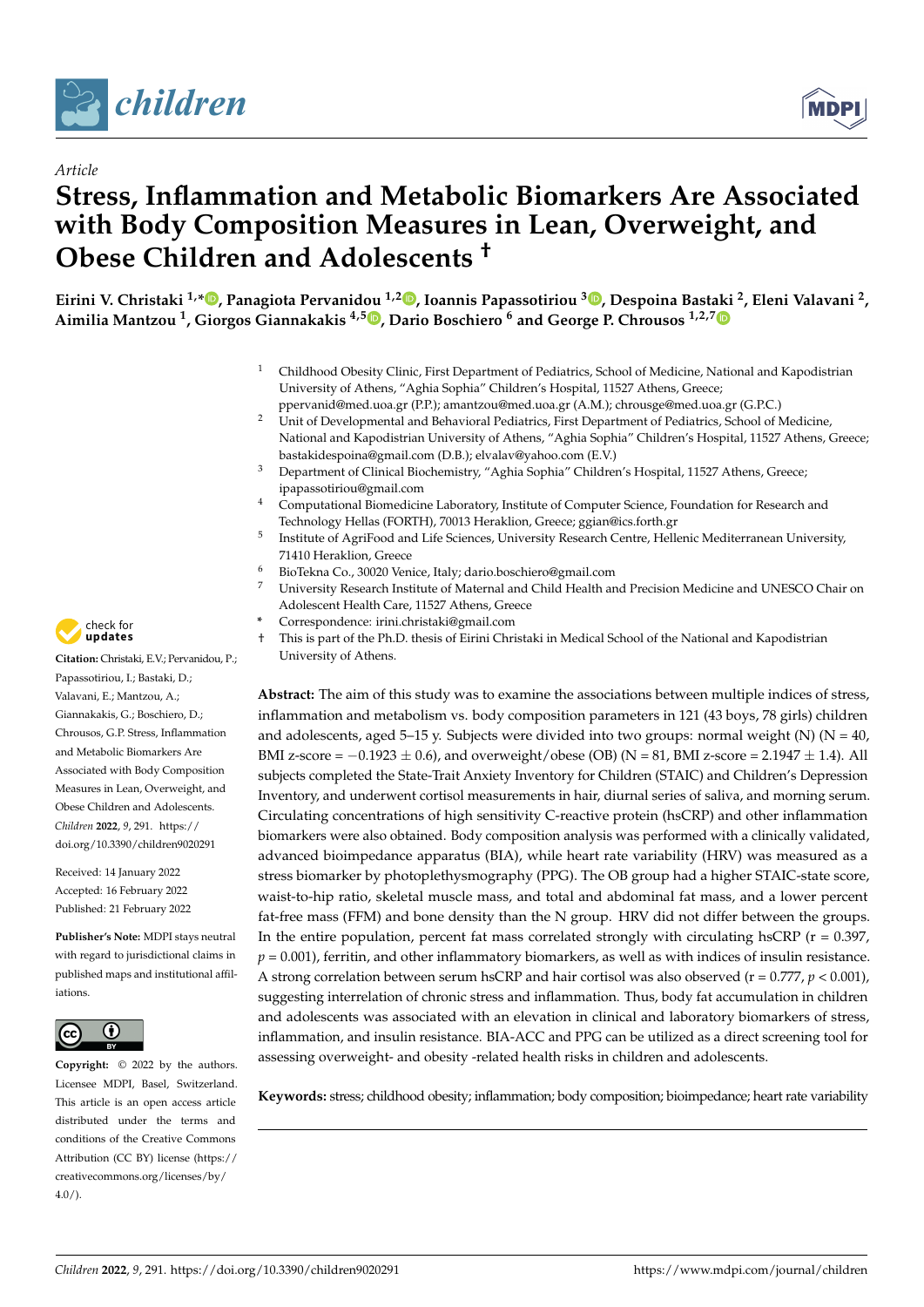# **1. Introduction**

Despite the growing literature on a possible relation between stress and obesity, most of the methods and interventions to prevent, assess, and treat obesity do not include efficient monitoring and treatment tools to estimate and eliminate the impact of stress on the progress of excessive weight gain. Diet, exercise, and medications are the most investigated and used treatments, but none of them have been totally effective as a sole treatment [\[1\]](#page-12-0). The multifactorial pathogenesis of childhood obesity is strongly associated with prolonged and excessive activation of the stress system [\[2–](#page-12-1)[4\]](#page-12-2).

There are two major components of the stress response: the autonomic nervous system (ANS) and the hypothalamic–pituitary–adrenal (HPA) axis. The main stress hormone associated with excessive weight gain and involved in metabolic dysregulation is cortisol, which may be hyper-secreted by the adrenal cortex as a result of chronic stress system activation [\[5\]](#page-12-3). Many studies have demonstrated correlations between long-term cortisol secretion levels [\[6\]](#page-12-4), as measured in scalp hair, in both adults [\[7\]](#page-12-5) and children [\[8\]](#page-12-6), as well as in diurnal saliva samples and obesity [\[9\]](#page-13-0).

Heart rate variability (HRV) is another increasingly used stress biomarker, as it is recognized as a quantitative marker of ANS activity [\[6](#page-12-4)[,10\]](#page-13-1). One of the aims of this study was to further explore the interrelations between stress and HRV in this young population at risk for obesity-related morbidity.

Cardiovascular outcomes and metabolic dysregulation associated with excessive body weight are not only correlated with stress indices, but also with low-grade systemic inflammation [\[11\]](#page-13-2). Serum levels of high-sensitivity C-reactive protein (hsCRP) are a direct inflammatory biomarker of childhood obesity-related inflammation [\[12\]](#page-13-3), alongside other circulating markers, including ferritin, white blood cell count (WBC), and red blood cell width distribution (RDW) [\[13\]](#page-13-4). RDW predicts all-cause and cardiovascular (CVD) mortality and is strongly associated with inflammation deriving from excess body fat accumulation [\[14\]](#page-13-5), while elevated WBC counts in obese children correlate with metabolic syndrome components [\[15\]](#page-13-6). Pro-inflammatory cytokines are also secreted by adipose tissue and are elevated proportionally to the degree of adiposity [\[16\]](#page-13-7). Excessive secretion of proinflammatory cytokines stimulates the HPA axis and increases cortisol production, which then stimulates an anti-inflammatory effect  $[17,18]$  $[17,18]$ . Consequently, there is crosstalk between the HPA axis and the inflammatory reaction and this may relate to the role of HPA axis alterations in the development of obesity and its complications [\[19,](#page-13-10)[20\]](#page-13-11).

Low-grade inflammation can be depressogenic and contribute to the disruption of glucocorticoid receptor function and expression, leading to unrestrained inflammatory responses that could further fuel depressive symptoms [\[21\]](#page-13-12). As stress and low-grade inflammation, as well as depressive symptoms [\[22\]](#page-13-13), co-exist in childhood overweight and obesity, it is important to further explore the associations between them and more efficacious methods of evaluation and prevention of childhood obesity. The aim of this crosssectional study was to examine the associations between primary mediators of chronic stress and secondary outcomes of the stress response, particularly inflammatory and metabolic biomarkers and body composition in children and adolescents. One of the research aims was to investigate the interrelations between stress, inflammation and metabolic biomarkers, and direct adiposity in children and adolescents, as well as the correlations between these biomarkers and behavioral measures (anxiety and depression symptoms). Finally, it was examined whether Bioimpedance (BIA-ACC) and photoplethysmography (PPG) could add useful research and clinical information in the assessment of child and adolescent obesity.

# **2. Materials and Methods**

#### *2.1. Participants*

In total, 121 children and adolescents (78 girls and 43 boys), aged  $8.93 \pm 2.23$  years, were recruited from the Childhood Obesity Clinic of the First Department of Pediatrics, School of Medicine, National and Kapodistrian University of Athens, "Aghia Sophia" Children's Hospital, Athens, Greece. This was a cross-sectional analysis of baseline parameters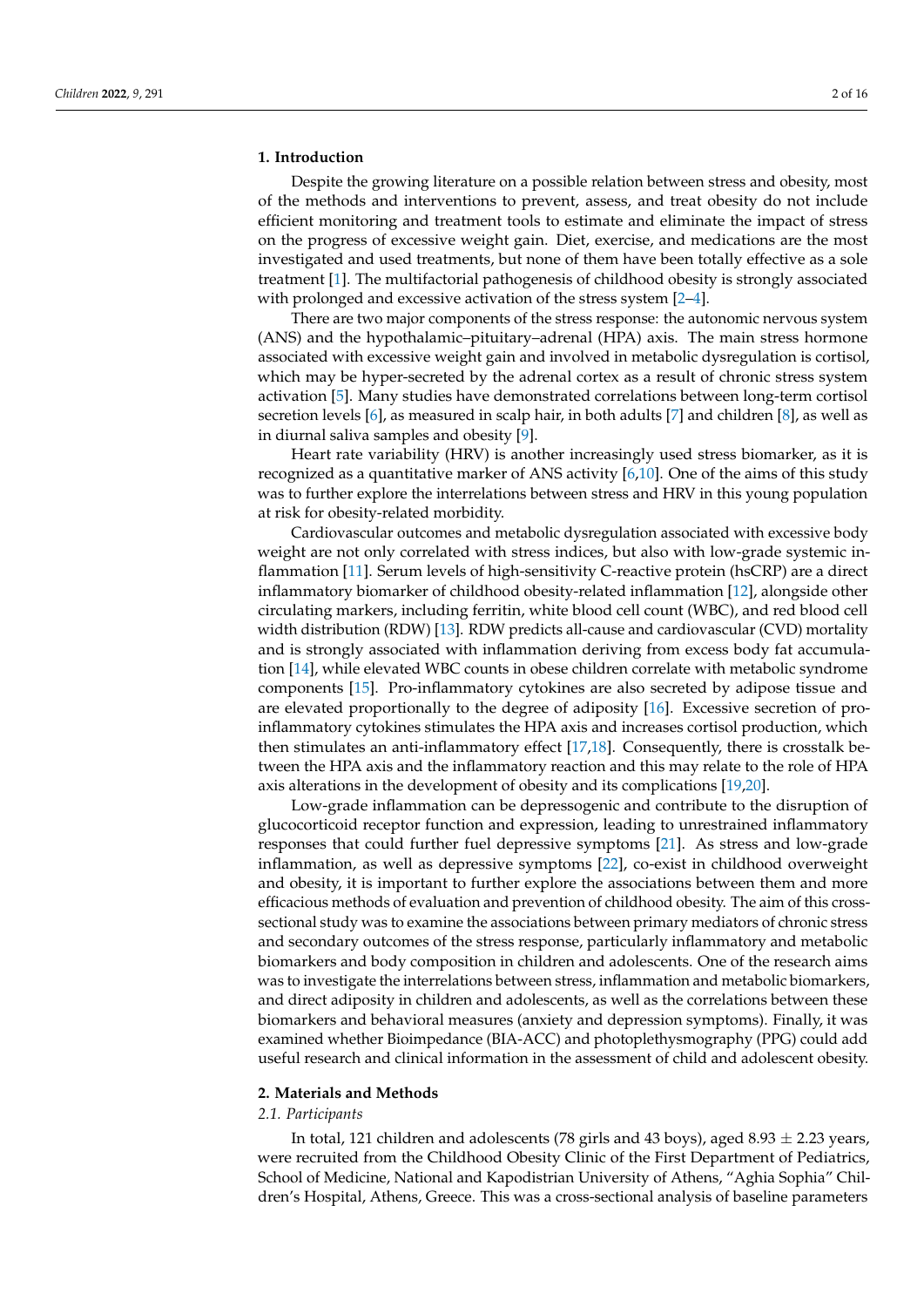of children and adolescents who participated in a longitudinal life-style interventional study. Baseline evaluation included the assessment of psychosocial and anthropometric parameters, medical history, blood testing and complete data using Bioelectrical Impedance (BIA) and photoplethysmography (PPG). With the exception of one child, all participants were Caucasians. The participants of the study were divided into two groups: group N  $(N = 40)$  included normal weight participants and group OB  $(N = 81)$  included overweight and obese participants. Participants of the group N were recruited from the community by research advertisement, or from family members from the group of overweight and obese subjects. Exclusion criteria encompassed: chronic use of any medication, mental disorders or pre-existing psychopathology, chromosomal disorders affecting growth and puberty, underlying chronic illnesses, such as cardiovascular, rheumatologic and renal diseases. Ethical approval of the study was obtained from the Research Ethics Committee of "Aghia Sophia" Children's Hospital (protocol number: 4737/date: 24 February 2014), and all procedures were in accordance with the standards of the responsible committee on human experimentation, and with the Helsinki Declaration [\[23\]](#page-13-14).

# *2.2. Clinical Evaluation*

The children underwent a standard clinical examination by a pediatrician, including assessment of their pubertal status. Waist circumference was measured with an inelastic tape, using the narrowest part of the trunk between the ribs and the iliac crest and the hip at the greater trochanter level, whereas body weight was measured using the Inbody 320 (Biospace Co., Soul, Korea) with minimum clothing, and barefoot. Height was also measured barefoot, using a stable stadiometer (SECA 213). BMI was calculated as the children's' body weight in kilograms divided by the square of their height in meters. BMI z-scores were calculated based on the Greek Growth Charts [\[24\]](#page-13-15).

Anthropometric parameters [\[25\]](#page-13-16) (height, weight, waist and hip circumferences) were collected after a 12-h fasting (overnight) between 8:30 and 10:00 a.m. Body composition data were obtained by Multifrequency Bioimpedance Analysis (Biotekna srl. Venice, Italy). The specific full-body hand-to-foot multifrequency bioimpedance (BIA) device that has been used in previous studies [\[26\]](#page-13-17) uses two different frequencies, 1.5 kHz and 50 kHz, to estimate the levels of Total Body Water and Extracellular Water. Through the estimation of Fat Mass Percentage (FMP) and Extracellular Water, the device can calculate the Fat Mass (FM) and Fat Free Mass (FFM), both in kilograms and as a percentage, Skeletal Muscle Mass, both in kilograms and as a percentage, as well as Intracellular Water. The BIA device can also estimate Abdominal Adipose Tissue, Body Density—and Visceral Organ Mass in Kg.

# *2.3. Hair Sampling*

Hair samples were obtained with scissors from the posterior vertex as close to the scalp as possible. 1 cm of hair was obtained from each subject and stored in paper folders at room temperature until analysis. Considering that hair grows 1 cm per month, this quantity was obtained to evaluate hair cortisol levels representative of the last 1 month [\[27\]](#page-13-18). Samples weighted approximately 20 mg and were placed in grinding tubes (Precellys Lysing Kits, Bertin Technologies) followed by their lysis at 5000 rpm for seven cycles of 1 min each using the homogenizer by Minilys, Bertin Technologies and Precellys lysing kit tubes (tissue grinding CKMix50-R). Then, 1 mL of methanol 99.8% (Euroclone, Italy) was added into the tubes and the powder-form hair was extracted at room temperature with shaking for 16 h. The tubes were centrifuged using the Biofuge 13 (Heraeus Instruments) at 10,000 g for 5 min, the extract (700  $\mu$ L) was transferred to a glass tube and the methanol was left at room temperature for evaporation until the samples were completely dried (72 h). Samples were then reconstituted in 100 uL phosphate-buffered saline (pH 8.0,  $1 \times$  PBS) and were vortexed for 1.5 min. Before analysis, samples were vortexed again. Finally, samples were analyzed by using automated Electrochemiluminescence immunoassay (ECLIA) "Cortisol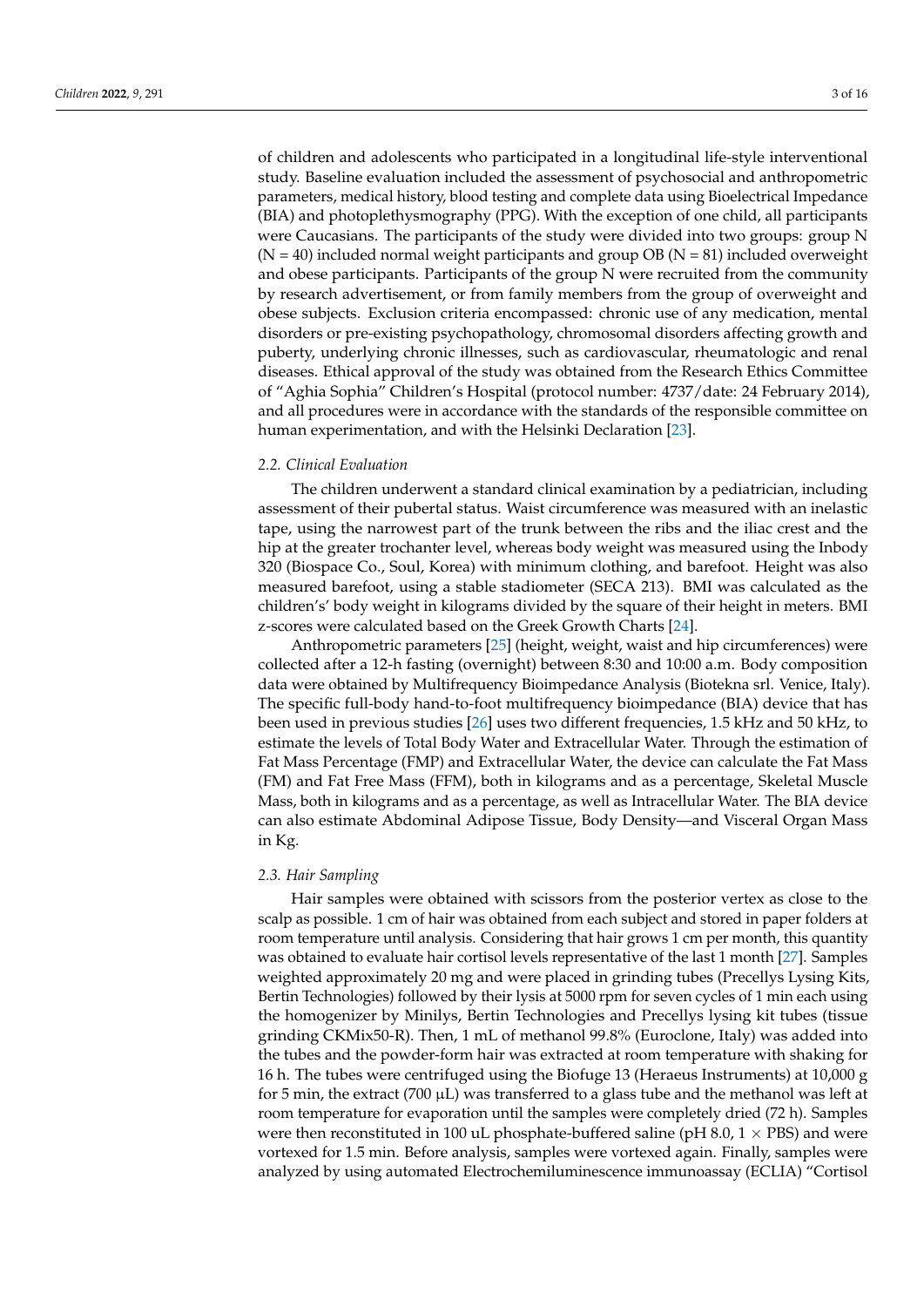II" on the automated analyzer Cobas e411-ROCHE DIAGNOSTICS (GmbH, Mannheim). The limit of detection, as reported by the manufacturer's directions, was  $0.054 \mu g/dL$ .

#### *2.4. Saliva Sampling*

Participants collected their salivary samples in salivettes with the help of their parents. The parents were given written instructions on the methodology of collecting the salivary samples at home, on the closest Sunday to the visit at the clinic. Six salivary samples were collected throughout one day with the first sample collected at about 8.00 and 30 min later at about 8.30, and at 12.00, 15.00, 18.00 and 21.00. Every sample was collected after a minimum 30 min abstention from any food or drink intake. Participants were instructed to chew the salivette's synthetic swab for 1 min, store it in a plastic tube (Sarstedt, Germany) and keep it at 0–4 ◦C. Parents were instructed to bring the samples in coolers at the clinic. The samples were then centrifuged at 3000 rpm for 5 min and stored at −80 °C, until the day of analysis. Cortisol was measured on the automated analyzer Cobas e411-ROCHE DIAGNOSTICS (GmbH, Mannheim) by electrochemiluminescence immunoassay (ECLIA). Diurnal salivary cortisol slope was calculated by subtracting lower from higher value (peak value of the day) and dividing by the number of hours separating the two samples, as implemented in previous research [\[28\]](#page-13-19). Cortisol total output was summarized using the area under the curve with respect to the ground (AUCg), calculated using the concentrations of the six serial salivary samples.

#### *2.5. Blood Sampling*

Blood samples were collected after a 12 h fasting (overnight) between 8:30 and 10:00 am, as applied in previous research [\[29\]](#page-13-20). Blood chemistry included measurements of serum fasting glucose, insulin, cortisol, total cholesterol (TC), high-density lipoprotein cholesterol (HDL), low-density lipoprotein cholesterol (LDL), triglycerides, ferritin, alanine aminotransferase (SGPT), aspartate aminotransferase (SGOT) and gamma-glutamyltransferase (γGT). Measurements were performed using the Cobas 6000 Clinical Chemistry analyzer (Roche diagnostics). Serum cortisol and insulin measurements were performed based on electrochemiluminescence immunoassay principle of Cobas e 411 analyzer (Roche Diagnostics). Ferritin levels were determined by means of an electrochemiluminescence technique, using the Roche E411 Cobas immunoassay analyzer (Roche Diagnostics), as used in previous research [\[30\]](#page-13-21).

For the assessment of the obesity-induced low-grade inflammation, we used the high sensitivity C-reactive protein (hsCRP) and ferritin as biomarkers. Serum hsCRP concentrations were measured using the BN ProSpec nephelometer (Siemens Healthineers, Erlangen, Germany) with fully automated latex particle-enhanced immunonephelometric assays. The intra-assay and inter-assay CV's were <6% and <7%, respectively. Serum hsCRP > 10.0 mg/lt were excluded from the analyses.

#### *2.6. Heart Rate Variability Measurements*

Resting heart rate was obtained using a multi-channel measurement photoplethysmograph technology (PPG, Biotekna-Venice, Italy) applied to the distal ends of the limbs. Sensors were placed on both index fingers of the subjects, who remained seated for 20 min before the measurement. Data collection from the PPG sensor lasted 5 min, while the subject was asked to remain seated in a quiet environment. It has been proposed that 5 min HRV parameters—especially low vagal parasympathetic activity—could serve as chronic stress indicators [\[31\]](#page-13-22). All measurements took place between 8 and 10 a.m. in a fasted state. Alongside resting heart rate, the PPG device measured the standard deviation of NN intervals (SDNN), High Frequency activity (HF), Low Frequency activity (LF) and scatter area. SDNN is the standard deviation of the average beat-to-beat intervals and is a measure of HRV. The sympathetic nervous system (SNS) can increase the conductivity of the cell membranes of the heart cells that control the heart rate and lead to a higher heart rate, while the parasympathetic nervous system has the opposite effect, leading to a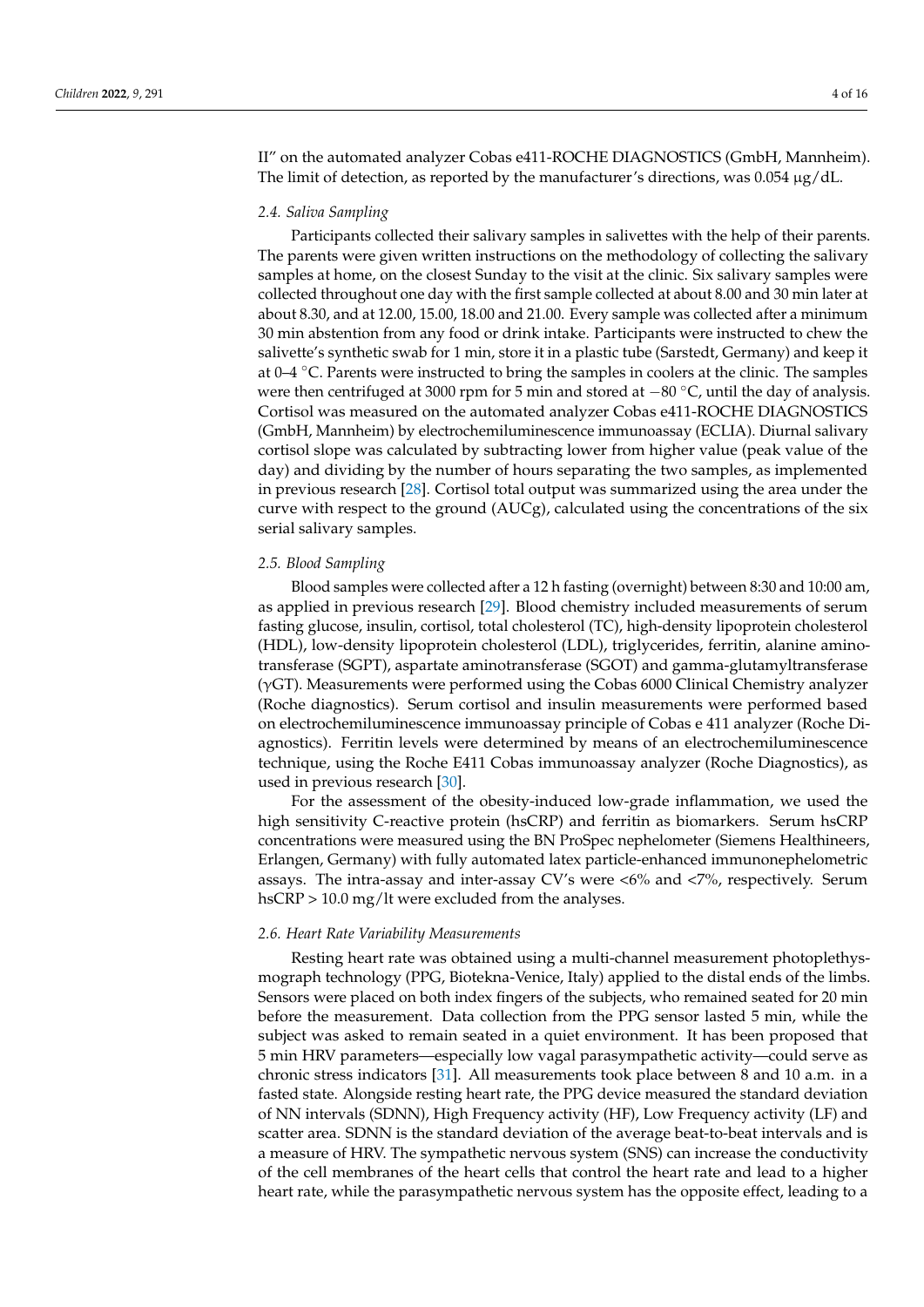lower heart rate. HRV provides an insight into both autonomic nervous system limbs and their interactions, the so-called sympatho-vagal balance. It is generally accepted that the activities of the SNS and PNS are reflected in the LF and HF band, respectively [\[32\]](#page-13-23), while their ratio—LF/HF—has been used to quantify the degree of sympatho-vagal balance. A new metric has been proposed recently, the 2D scatter plot of LF vs. HF, which utilizes all available information in LF and HF power and can even contribute to the categorization of the stressor [\[33\]](#page-13-24).

#### *2.7. Questionnaires*

All children completed the Children's Depression Inventory and the State-Trait Anxiety Inventory for Children (STAIC), developed by Spielberger et al. in 1973 [\[34\]](#page-14-0) and tested for its validity and reliability in the Greek population by Psychountaki et al. in 2003 [\[35\]](#page-14-1).The STAIC inventory consists of 40 self-report questions with a 3-point scale: 20 of them focus on the child's current level of anxiety (state), and the rest focus on the child's general anxiety level (trait). This self-report questionnaire is used to distinguish between a general tendency to anxious behavior as an internal characteristic of the personality, and anxiety, as a fleeting emotional state. Children's Depression Inventory (CDI) is a self-report test that helps to diagnose cognitive, affective, and behavioral signs of depression in children and adolescents. CDI has been tested for its validity and reliability in the Greek population by Giannakopoulos et al. [\[36\]](#page-14-2).

Both questionnaires are self-report instruments that are subject to self-report biases.

#### *2.8. Statistical Analyses*

Statistical analyses were carried out using the Statistical Package for the Social Sciences (SPSS, version 21; SPSS Inc., Chicago, IL, USA) and Matrix Laboratory (MATLAB v.2018b); significance level  $\alpha$  was set at 0.05. Descriptive statistics were presented as mean  $\pm$  SD for continuous variables or as percentages for categorical variables (Table [1\)](#page-5-0).

The variables under investigation were initially checked for normal distribution using the Kolmogorov–Smirnov test. Statistically significant differences between groups (normal weight, overweight/obese) were evaluated using independent samples Student *t*-test controlling the means difference. The problem of multiple comparisons was adjusted using the False Discovery Rate (FDR) method, which is considered a consistent adjustment method [\[37\]](#page-14-3). For the evaluation of cortisol concentration during the different measures of the day, a Repeated Measures ANOVA was performed; post hoc analysis (Bonferroni criterion) was also checked in order to reveal the pair differences along the hour of the day and the interaction between diagnostic groups.

Correlations between parameters under investigation were evaluated by Pearson's cross-correlation or by the nonparametric Spearman test, depending on investigated variables, adjusted for sex and Tanner stage. Categorical data were evaluated by Pearson's chi-square test. For all the tests, the significance level  $\alpha$  was set to 0.05. The prevalence of excess body fat, including overweight and obesity, was defined using the BMI-SDS cut-off points of the International Obesity Task Force (IOTF) criteria (88th percentile in girls and 90th percentile in boys) [\[38\]](#page-14-4). In order to calculate the BMI z-scores the recent Greek growth charts [\[24\]](#page-13-15) were used.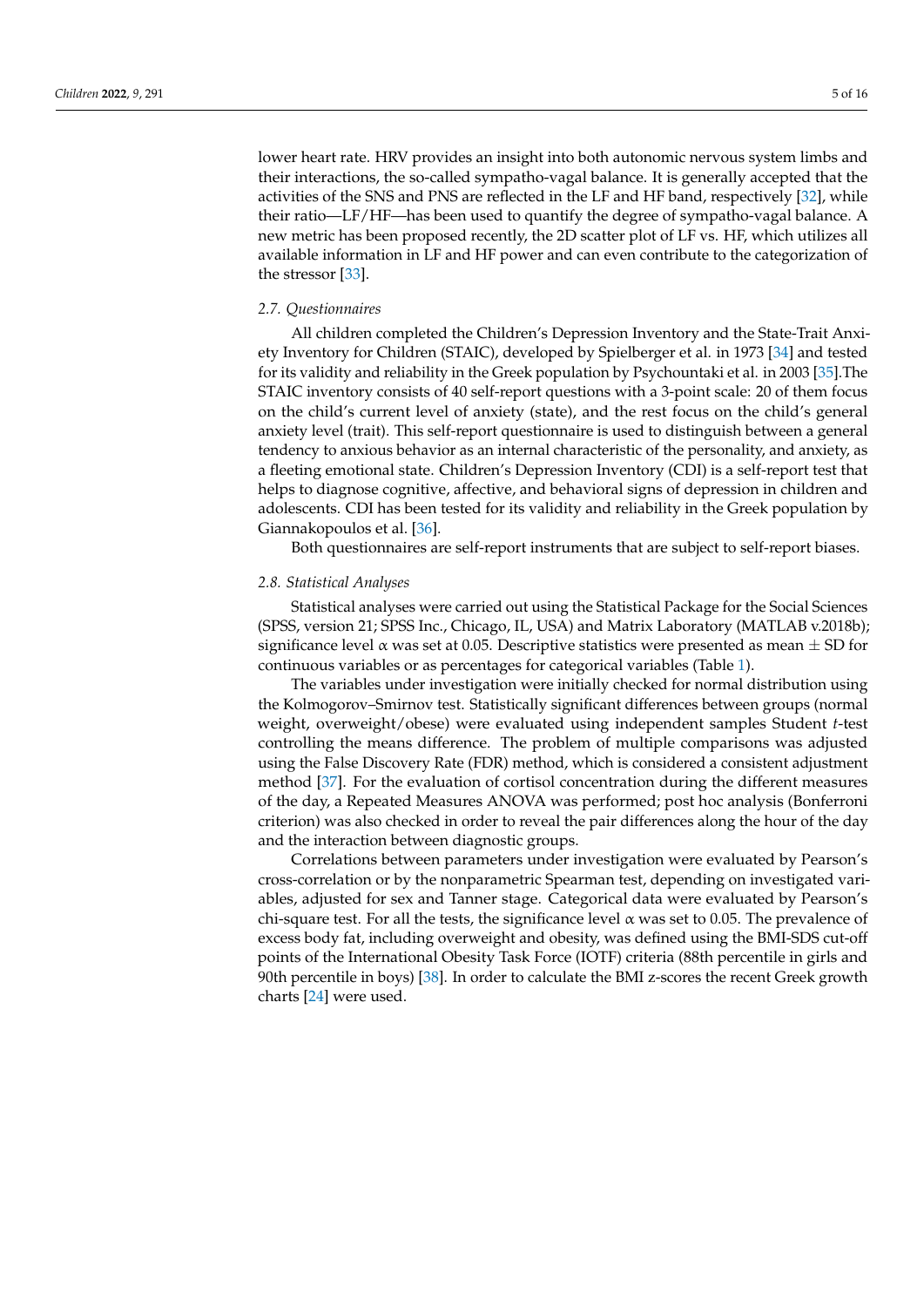| Parameter                                       | Normal Weight<br>$(N = 40)$              | Overweight/<br>Obese<br>$(N = 81)$       | $p$ Value   |
|-------------------------------------------------|------------------------------------------|------------------------------------------|-------------|
| Age                                             | $8.74 \pm 2.14$                          | $9.02 \pm 2.28$                          | 0.522       |
| Sex                                             | 70% Female                               | 61.7% Female                             | 0.375       |
| <b>BMI</b> z-score                              | 30% male<br>$-0.19 \pm 0.60$             | 38.3% male<br>$2.20 \pm 1.43$            | $< 0.001$ * |
|                                                 | 90% pre-pubertal                         | 80.6% pre-pubertal                       |             |
| Tanner stage                                    | 6.5% mid pubertal                        | 13.9% mid pubertal                       | 0.279       |
|                                                 | 3.5% post pubertal                       | 5.6% post pubertal                       |             |
| Waist-to-Hip ratio (WtH)                        | $0.85 \pm 0.53$                          | $0.91 \pm 0.61$                          | $< 0.001$ * |
| Levels of exercise (hours/per week)             | $6.16 \pm 4.00$                          | $5.51 \pm 3.29$                          | 0.359       |
| Family income (EUR)                             | $2.17 \pm 0.66$                          | $1.89 \pm 0.68$                          | 0.53        |
| Parents' education (years)                      | $14.47 \pm 2.30$                         | $14.29 \pm 2.83$                         | 0.778       |
| Screen time (hours/per week)                    | $12.18 \pm 9.6$                          | $15.6 \pm 8.94$                          | 0.064       |
| STAIC-state scoring                             | $24.9 \pm 4$                             | $27.96 \pm 5.18$                         | $0.002*$    |
| STAIC-trait scoring                             | $30.23 \pm 5.78$                         | $30.18 \pm 6.21$                         | 0.969       |
| CDI scoring                                     | $5.27 \pm 4.66$                          | $6.01 \pm 4.70$                          | 0.438       |
| Total Body Water (% of body weight)             | $60.2 \pm 8.38$                          | $48.47 \pm 6.80$                         | $< 0.001$ * |
| Extracellular Water (ECW) (% of<br>body weight) | $52.58 \pm 4.72$                         | $46.88 \pm 5.05$                         | $< 0.001$ * |
| Intracellular Water (% of body weight)          | $47.43 \pm 4.71$                         | $53.12 \pm 5.05$                         | $< 0.001$ * |
| Fat Free Mass (FFM) (% of body weight)          | $89.9 \pm 6.18$                          | $70.72 \pm 7.48$                         | $< 0.001$ * |
| Fat Free Mass (Kg)                              | $27.58 \pm 6.32$                         | $34.91 \pm 10.42$                        | $< 0.001$ * |
| Fat Mass (FM) (% of body weight)                | $10.1 \pm 6.18$                          | $29.28 \pm 7.48$                         | $< 0.001$ * |
| Fat Mass (Kg)                                   | $3.49 \pm 3.17$                          | $15.07 \pm 8.45$                         | $< 0.001$ * |
| Glycogen (% of body weight)                     | $0.74 \pm 0.13$                          | $0.81 \pm 0.11$                          | $< 0.001$ * |
| Abdominal adipose tissue (% of body<br>weight)  | $12.64 \pm 7.75$                         | $36.59 \pm 9.38$                         | $< 0.001$ * |
| Abdominal adipose tissue (Kg)                   | $4.37 \pm 3.97$                          | $18.84 \pm 10.57$                        | $< 0.001$ * |
| Visceral organs tissue (Kg)                     | $16.83 \pm 4.47$                         | $15.89 \pm 2.85$                         | $0.046*$    |
| Skeletal muscle mass (Kg)                       | $7.69 \pm 2.79$                          | $11.03 \pm 4.35$                         | $< 0.001$ * |
| Skeletal muscle mass (% of body weight)         | $27.59 \pm 6.17$                         | $33.07 \pm 5.66$                         | $< 0.001$ * |
| <b>Body Density</b>                             | $1.06 \pm 0.13$                          | $1.02 \pm 0.15$                          | $< 0.001$ * |
| Phase angle                                     | $3.02 \pm 0.49$                          | $2.92 \pm 0.78$                          | 0.454       |
| Resting heart rate (RHR) (pulses/min)           | $85.98 \pm 11.5$                         | $83.97 \pm 10.69$                        | 0.323       |
| SDNN (ms)                                       | $133.026 \pm 216.58$                     | $109.025 \pm 121.78$                     | 0.441       |
| Scatter area $\rm (ms^2)$                       | $195.9 \times 10^3 \pm 64.6 \times 10^3$ | $80.5 \times 10^3 \pm 383.1 \times 10^3$ | 0.225       |
| LF power                                        | $7.23 \pm 1.63$                          | $7.44 \pm 1.11$                          | 0.410       |
| HF power                                        | $7.64\pm1.88$                            | $7.76 \pm 1.62$                          | 0.717       |
| LF/HF ratio                                     | $0.833 \pm 0.71$                         | $0.82 \pm 0.66$                          | 0.920       |

<span id="page-5-0"></span>**Table 1.** Participants' sociodemographic/anthropometric characteristics and statistical differences in body composition and bioimpedance variables between normal weight and overweight/obese group. Statistics are presented as means  $\pm$  SD.

Note: Bold type and \* denote a statistically significant difference between groups (normal weight vs. overweight/obese).

#### **3. Results**

Participants' sociodemographic (age, sex), anthropometric (BMI z-score, Tanner pubertal stage), psychometric, body composition and bioimpedance variables were estimated and checked for their normal distribution. The overweight and obese participants were grouped together as they presented similar profiles in body composition and bioimpedance variables. Statistical differences between groups (normal weight, overweight/obese) were assessed using independent samples *t*-test and the results are summarized in Table [1.](#page-5-0)

There were no significant differences between groups in age, Tanner stage, percentage of boys and girls, levels of exercise and screen time. Socioeconomic status assessed through parents' education and family income was similar in the two groups. The dataset was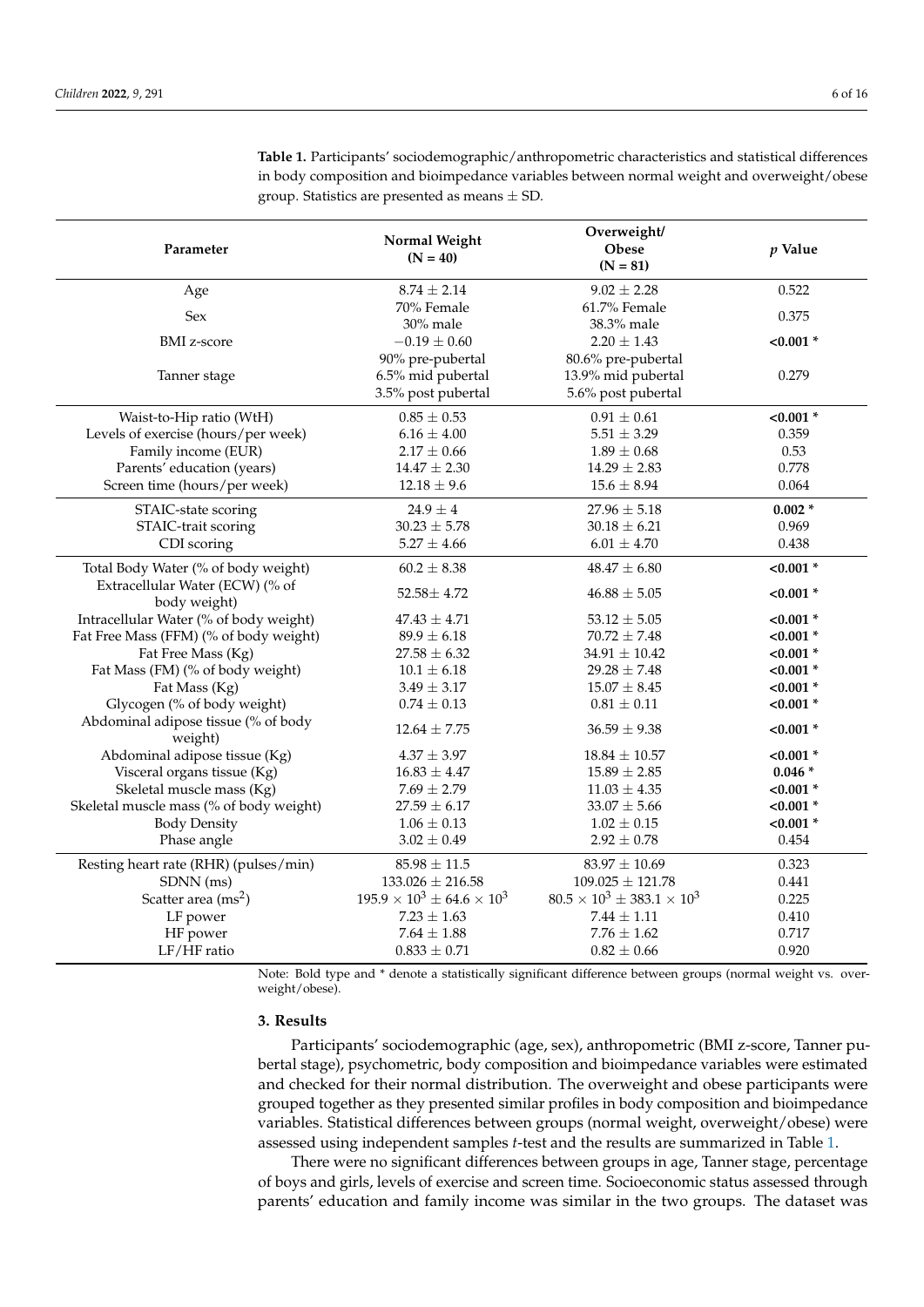selected in such a way so as not to cause significant differences between the two groups on the above parameters, as well as to minimize a bias effect on stress, inflammation, body composition and metabolic biomarkers, or other confounding factors.

As expected, BMI z-score, waist-to-hip (WtH) ratio and body composition analysis values were significantly different between normal weight and overweight/obese subjects (*p* < 0.0001). Unsurprisingly, a strong positive correlation between BMI z-score with abdominal adipose tissue ( $r = 0.938$ ,  $p < 0.0001$ ) was observed as well.

HCC, serum cortisol, AUCg, insulin, WBC, RBC, RDW, HCt, Iron, Ferittin, glucose, hsCRP, FMP were initially evaluated for group differences adjusting multiple comparisons with False Discovery Rate (FDR) [\[37\]](#page-14-3), which is considered a well-established adjustment method [\[37\]](#page-14-3). The alpha-level according to the FDR was calculated as

$$
a_i = (i/c) \cdot \alpha_{FW}
$$

where *αFW* is the Familywise error rate, *c* is the total number of comparisons, and *i* is the comparison currently being made on the ascending sorted *a<sup>i</sup>* . The results are presented in Table [2.](#page-6-0)

<span id="page-6-0"></span>**Table 2.** Comparison between normal weight and overweight/obese group regarding the variable's cortisol (hair, serum), AUCg, insulin, blood parameters (blood white cells, blood red cells, red cell distribution width, HCt, iron, ferritin, glucose, etc.) adjusting with FDR.

| Dependent Variable                                        | <i>p</i> -Value | FDR Adjusted $a_i$ |
|-----------------------------------------------------------|-----------------|--------------------|
| AUCg                                                      | 0.200           | 0.029              |
| Hair cortisol concentration (HCC)<br>(pg/mg)              | 0.917           | 0.046              |
| Serum cortisol (mcg/dL)                                   | 0.697           | 0.033              |
| $h$ s $CRP_{mg/L)$                                        | 0.028           | 0.013              |
| $FMP$ $%$                                                 | < 0.001         | 0.004              |
| Insulin $(\mu U/mL)$                                      | 0.028           | 0.017              |
| White blood cells count (WBC $\times$ 10 <sup>9</sup> /L) | 0.008           | 0.009              |
| $HCt$ $\left(\% \right)$                                  | 0.719           | 0.038              |
| Red cell distribution width (RDW %)                       | 0.114           | 0.025              |
| Iron $(mcg/dL)$                                           | 0.960           | 0.050              |
| Ferritin (ng/mL)                                          | 0.093           | 0.021              |
| Glucose $(mg/dL)$                                         | 0.823           | 0.042              |

As depicted in Table [2,](#page-6-0) there were statistically significant differences between the groups for the variables FMP (F = 88.35,  $p < 0.001$ ), and WBC (F = 7.76,  $p = 0.008$ ).

The overall salivary cortisol concentration had its maximum value  $12.2 \pm 0.7$  (mean  $\pm$  SD.) at 8:00 a.m. and decreased to  $4.4 \pm 0.6$  at 21:00 p.m.

We checked the salivary cortisol concentration variation in the two groups (normal weight and overweight/obesity) and the levels are presented in Figure [1.](#page-7-0)

The different serial diurnal samples elicited statistically significant changes in salivary cortisol concentration over time (repeated measures ANOVA,  $F(2.691, 261.02) = 47.63$ , *p* < 0.001). Post hoc analysis revealed that the morning hour (08:00 and 08:30) samples were higher than the measures later in the day. However, there was no interaction between diagnostic groups and timing of the salivary cortisol.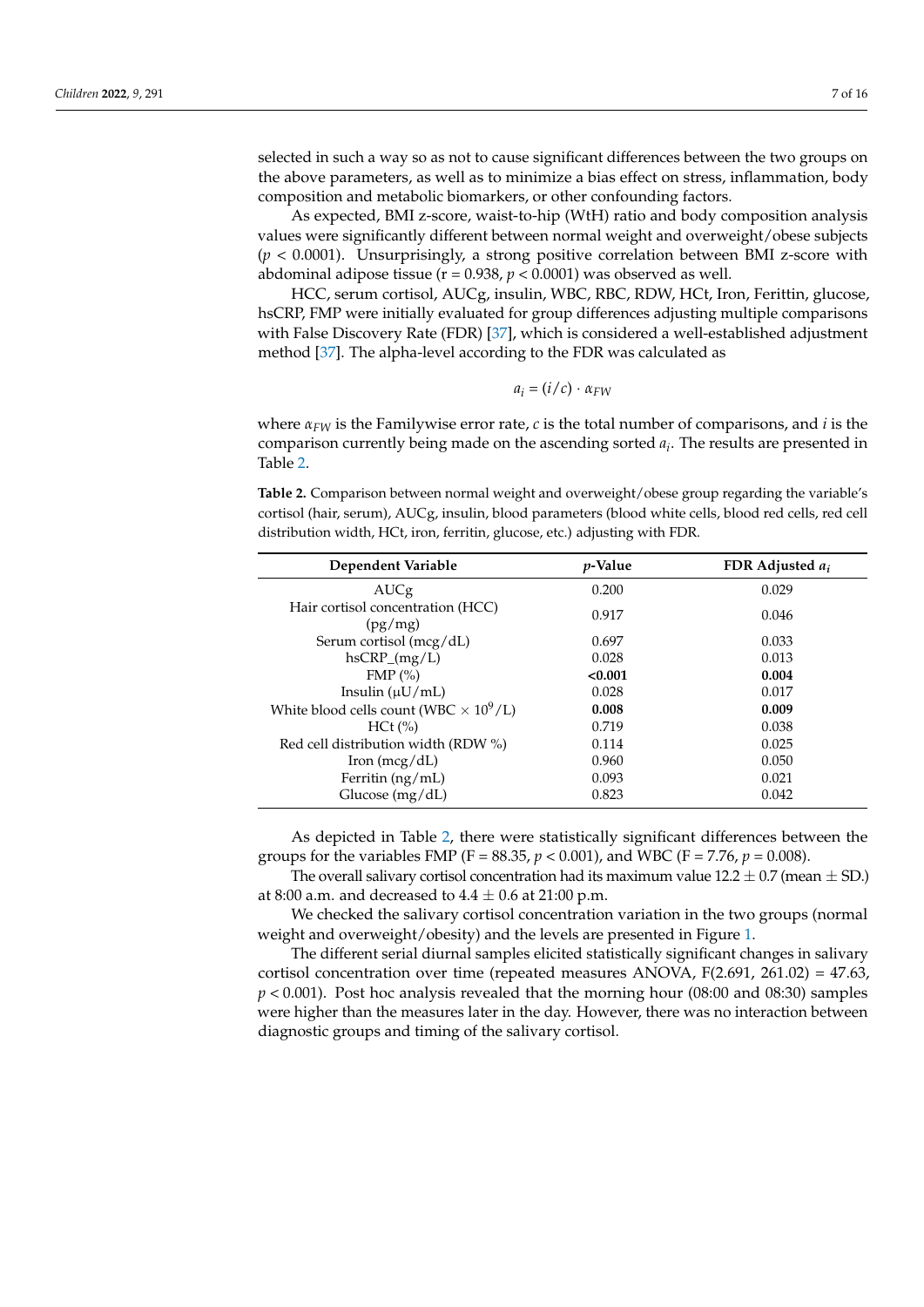<span id="page-7-0"></span>

**Figure 1.** Cortisol concentration for the normal weight (blue line) and overweight/obese (red line) **Figure 1.** Cortisol concentration for the normal weight (blue line) and overweight/obese (red line) for the six different diurnal serial samples during the day of monitoring. Bars represent the std of the measurements. the measurements.

# **Correlation Analyses** elicited statistical statistical statistical statistical statistical statistical significant changes in  $\mathbb{R}^n$

Correlation analyses were performed to reveal the interaction of inflammation, stress (HCC, AUCg, HRV measures), and metabolic dysregulation biomarkers under investigation, either among themselves or with respect to the two groups (normal weight, overweight/obese) according to the study's second and third research hypotheses.

 $p = 0.024$ ), but there was no correlation of resting heart rate with BMI z-score (r =  $0.061$ ,  $p = 0.508$ ) or with FMP (r = −0.090,  $p = 0.332$ ) or with any other variables among those investigated. Salivary cortisol and RHR were correlated with each other, but not with excessive body fat accumulation. SDNN ( $r = 0.279$ ,  $p = 0.008$ )—a measure of HRV and scatter area ( $r = 0.294$ ,  $p = 0.005$ )—which reflects ANS activity, correlated with STAIC-state scoring. Moreover, there was a negative correlation of waist-to-hip-ratio with scatter area  $p = -0.237, p = 0.032$ ) and of waist circumference with SDNN (r = −0.229, *p* = 0.039). No other correlations between PPG measurements and body composition, cortisol concentra-<br>discussed and the correlations and the correlation of the correlation of the correlations and the correlations of the correlations of th tions or psychometric variables studied were observed. STAIC-state scoring was positively correlated with FMP (r = 0.255,  $p = 0.014$ ), as well as with salivary cortisol slope (r = 0.323,  $p = 0.002$ ), whereas there was no correlation between STAIC-trait and FMP or salivary Resting heart rate was positively correlated with morning salivary cortisol  $(r = 0.217)$ , cortisol slope.

scoring. Moreover, there was a negative correlation of waist-to-hip-ratio with scatter area As expected, in the entire study population, BMI z-score was positively correlated with fat mass percentage (FMP) ( $r = 0.843$ ,  $p < 0.0001$ ), as well as with WtH ratio ( $r = 0.533$ ,  $p < 0.0001$ ). There was a significant correlation of FMP with high sensitivity C-reactive protein (hsCRP) levels ( $r = 0.397$ ,  $p = 0.001$ ), as well as with ferritin ( $r = 0.305$ ,  $p = 0.002$ ) and insulin levels ( $r = 0.578$ ,  $p < 0.0001$ ). Moreover, red cell distribution width (RDW) (r = 0.186,  $p = 0.034$ ), WBC (r = 0.386,  $p = 0.007$ ), salivary cortisol slope (r = 0.223,  $p = 0.03$ ), uric acid levels (r = 0.431 *p* < 0.0001), triglycerides (r = 0.366, *p* < 0.0001), SGPT (r = 0.235,  $p = 0.021$ ) and γGT levels(r = 0.387,  $p < 0.0001$ ) correlated positively with FMP, when controlled for Tanner stage and sex, whereas iron levels ( $r = -0.298$ ,  $p = 0.004$ ) and HDL-C  $p = -0.339$ ,  $p < 0.0001$ ) correlated negatively with FMP, confirming the hypotheses of the study that inflammation and stress biomarkers are associated with obesity related metabolic dysregulation. Differences between groups in cortisol concentrations and the above-mentioned blood chemistry indices are presented in Table [3.](#page-8-0) levels (r = 0.431 *p* < 0.0001), triglycerides (r = 0.366, *p* < 0.0001), SGPT (r = 0.235, *p* = 0.021)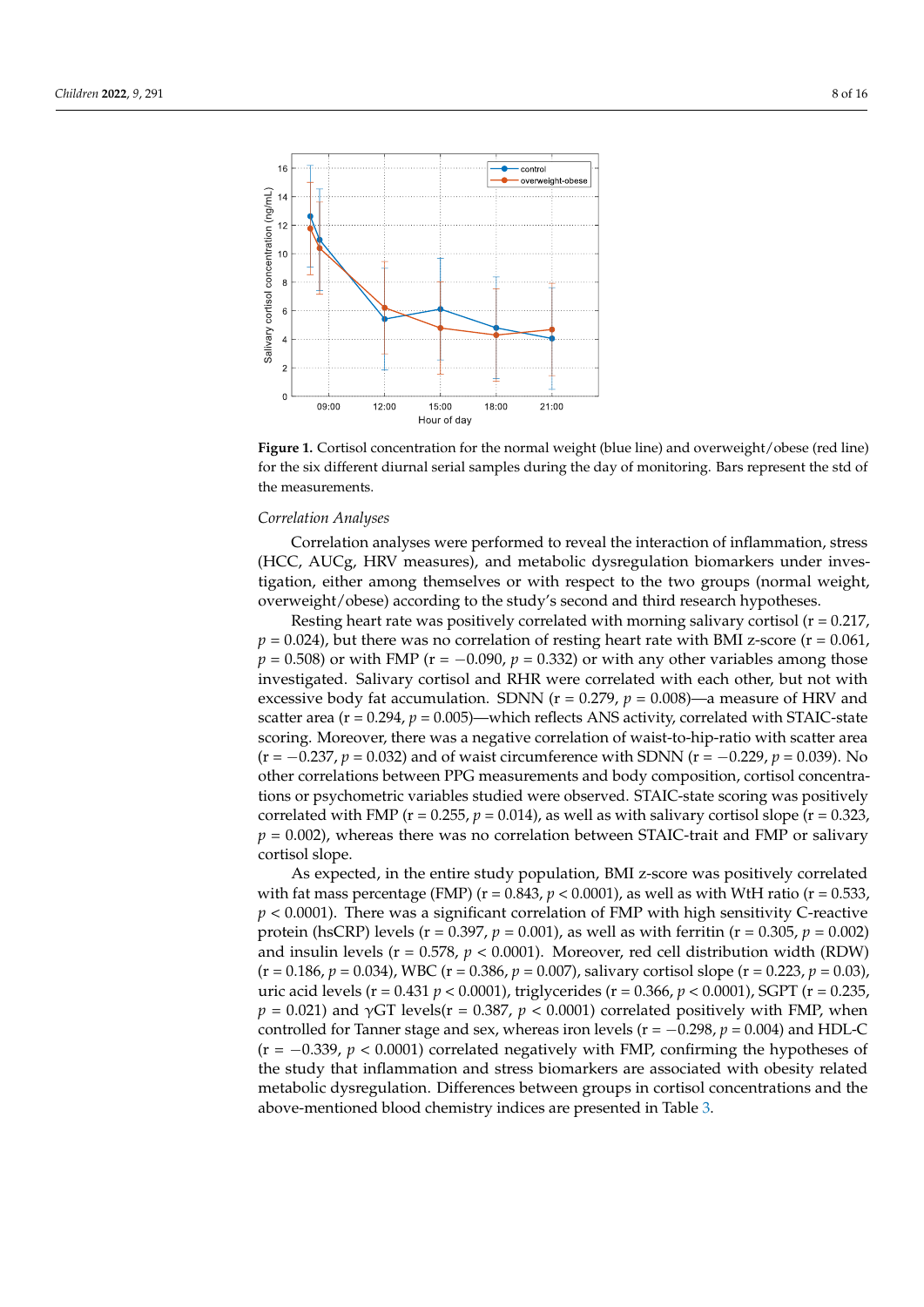|                                                                  | Normal Weight<br>$(N = 40)$ | Overweight/Obese<br>$(N = 81)$ | <i>p</i> Value |
|------------------------------------------------------------------|-----------------------------|--------------------------------|----------------|
| Hair cortisol concentration $(pg/mg)$                            | $2.98 \pm 5.41$             | $3.16 \pm 2.53$                | 0.829          |
| Morning salivary cortisol (first sample of<br>the day) $(ng/mL)$ | $12.32 \pm 5.79$            | $11.79 \pm 6.41$               | 0.674          |
| Red cell distribution width (RDW %)                              | $13.45 \pm 0.85$            | $13.87 \pm 1.11$               | $0.026*$       |
| White blood cells count (WBC $\times$ 10 <sup>9</sup> /L)        | $6.72 \pm 1.42$             | $6.8 \pm 1.72$                 | 0.811          |
| Iron $(mcg/dL)$                                                  | $98.1 \pm 26.59$            | $81.21 \pm 24.85$              | $0.002*$       |
| Ferritin (ng/mL)                                                 | $43.06 \pm 22.44$           | $49.40 \pm 28.46$              | 0.242          |
| Serum cortisol (mcg/dL)                                          | $13.48 \pm 6.07$            | $12.39 \pm 5.74$               | 0.369          |
| Insulin $(\mu U/mL)$                                             | $5.95 \pm 2.75$             | $11.87 \pm 7.78$               | $< 0.001$ *    |
| Uric acid(mg/dL)                                                 | $3.75 \pm 0.62$             | $4.37 \pm 0.94$                | $< 0.001$ *    |
| Aspartate transaminase (SGOT) (U/L)                              | $29.00 \pm 13.11$           | $27.01 \pm 13.27$              | 0.448          |
| Serum glutamic pyruvic transaminase<br>$(SGPT)$ $(U/L)$          | $17.47 \pm 9.17$            | $25.19 \pm 28.74$              | 0.11           |
| Gamma-glutamyl Transferace<br>$(\gamma GT)(U/L)$                 | $11.51 \pm 3.19$            | $14.91 \pm 6.05$               | $0.002 *$      |
| Triglycerides (mg/dL)                                            | $52.84 \pm 16.76$           | $74.68 \pm 44.94$              | $0.005*$       |
| Total Cholesterol (mg/dL)                                        | $166.32 \pm 27.62$          | $161.90 \pm 29.6$              | 0.441          |
| Low-density lipoprotein (mg/dL)                                  | $93.73 \pm 22.95$           | $92.89 \pm 25.3$               | 0.863          |
| High-density lipoprotein (mg/dL)                                 | $61.97 \pm 11.28$           | $54.58 \pm 12.87$              | 0.003          |

<span id="page-8-0"></span>**Table 3.** Blood chemistry, salivary and hair cortisol measurements in normal weight and overweight/obese participants. Mean values of each variable are presented along with standard deviations (Student's *t*-tests).

\* and bold denote a statistically significant difference.

FMP correlated positively with hair cortisol concentrations (HCC) ( $r = 0.253$ ,  $p = 0.018$ ), as well as with the AUCg of salivary cortisol levels ( $r = 0.283$ ,  $p = 0.018$ ); there was no correlation of serum cortisol with any of the above-mentioned markers. It is worth mentioning that there was no statistically significant difference of HCC between normal weight and overweight/obese participants. The different temporal samples elicited statistically significant changes in salivary cortisol concentration over time using repeated measures ANOVA, *F*(2.691, 261.02) = 47.63, *p* < 0.001. However, there was no interaction between diagnostic groups and timing of the salivary cortisol concentrations, as shown in Figure [1.](#page-7-0)

Investigation of the interaction between inflammation and stress biomarkers revealed a strong correlation of HCC with hsCRP (r = 0.777, *p* < 0.001), which is shown in Figure [2.](#page-8-1) Subjects exhibiting low grade inflammation (as assessed by levels of  $hSCRP > 2.5 mg/L$ ) present a strong correlation of HCC with WtH ratio (r = 0.793, *p* = 0.019) and with CDI scoring ( $r = 0.689$ ,  $p = 0.040$ ).



<span id="page-8-1"></span>

. **Figure 2.** Graph depicting the positive correlation between hsCRP and hair cortisol measurements  $F_1 = 0.777, p \times 0.001$ .  $(r = 0.777, p < 0.001).$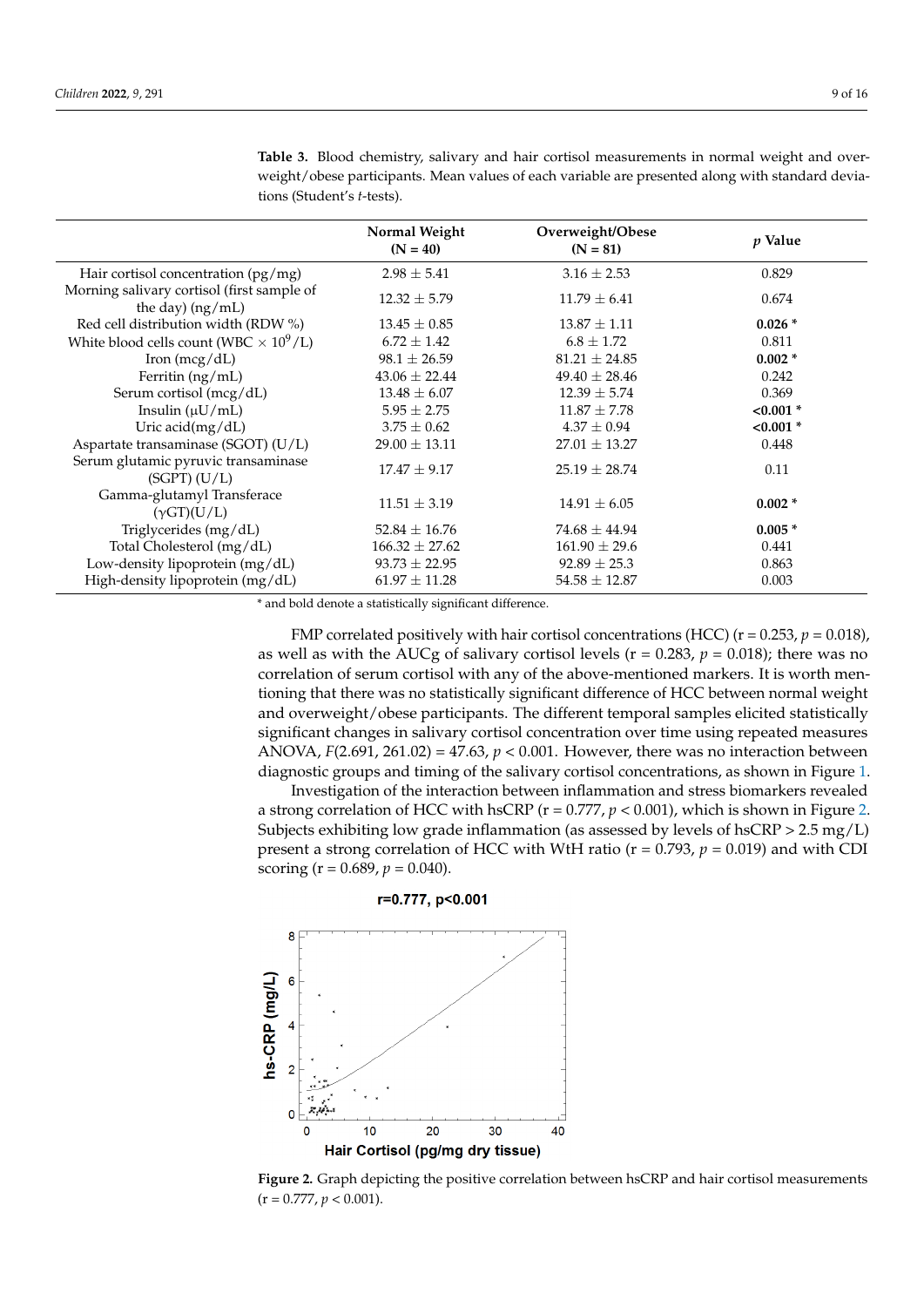Moreover, ECW percentage was negatively correlated with hsCRP ( $r = -0.321$ ,  $p = 0.011$ ), as well as with ferritin ( $r = -0.213$ ,  $p = 0.037$ ) and hair cortisol concentrations ( $r = -0.322$ ,  $p = 0.002$ ). White blood cells (WBC) were positively correlated with BMI z-score ( $r = 0.197$ ,  $p = 0.032$ ), with hsCRP (r = 0.257,  $p = 0.027$ ), and with STAIC-state scoring (r = 0.195,  $p = 0.047$ .

# **4. Discussion**

Although reports on body fat accumulation, mediators of the stress response, and systemic low-grade inflammation are scarce in children and adolescents, this relation has been widely reported in adults. In the present study, a strong correlation of FMP and inflammation markers, such as hsCRP, WBC, RDW, and ferritin, as well as metabolic dysregulation markers, such as fasting insulin, triglycerides, uric acid, SGPT,  $\gamma$ GT, iron and HDL cholesterol, was observed in the entire population. Moreover, this study revealed a correlation of FMP with hair cortisol concentration and hsCRP levels. In addition, resting heart rate (RHR) was positively associated with morning salivary cortisol concentration in our subjects. It should be noted that instructions were given to the parents/caregivers to sample saliva at specific times (8:00, 8:30, 12:00, 15:00, 18:00, 21:00), which probably were not always aligned with the awakening (e.g., a child wakes up at 07:00 and has increased salivary cortisol levels at 07:30).

RHR has been used to evaluate acute stress in obese subjects [\[39\]](#page-14-5), with previous research showing elevated RHR in obese children and adolescents [\[40\]](#page-14-6). Basal heart rate has also been found elevated in depression, where high salivary cortisol concentrations indicate chronic stress and impaired HPA axis activity, with a compromised ability to maintain homeostasis [\[41\]](#page-14-7). HRV has been suggested as a stress marker in children as well [\[42\]](#page-14-8). In the present study, HRV was negatively associated with waist circumference, while the scatter area, an index of balanced ANS cardiac regulation by the ANS, was negatively associated with waist-to-hip ratio. Previous studies have demonstrated a positive association of HRV with adiposity. Most of these studies, however, used BMI as a measure of excess body weight, a parameter that does not differentiate between fat mass and fat free mass or body fat distribution [\[31\]](#page-13-22). On the other hand, visceral adiposity, but not BMI, has been associated with drop in HRV indices of cardiac parasympathetic activity in children [\[43\]](#page-14-9). Our findings are in accordance with these observations, while it has been suggested that low HRV (lower parasympathetic activity) might serve as a stress indicator in children [\[6](#page-12-4)[,42\]](#page-14-8), as well as an indicator of increased risk of future severe cardiovascular pathology [\[44\]](#page-14-10).

STAIC-state scoring mostly reveals a general proneness to anxious behavior. In our study, STAIC-state was positively associated with FMP, SDNN, and scatter area, probably revealing a higher ANS activity in children with a tendency to anxiety. Although there was no significant difference in STAI scoring between groups, there was a correlation of STAICstate with FMP, indicating an association of body fat accumulation and anxiety symptoms. In subjects with low grade inflammation, as assessed by levels of  $h_{SCRP} > 2.5$  mg/L, a strong correlation of HCC with Waist-to-Hip ratio and with CDI scoring was observed. CDI is one of the most widely used instruments for assessing the presence and severity of depressive symptoms in children and adolescents. It is worth noting that stress has been linked with depressive symptoms [\[45\]](#page-14-11), while HCC has been widely used as a marker of chronic stress in children [\[46,](#page-14-12)[47\]](#page-14-13), as it reflects chronic activation of the hypothalamicpituitary-adrenal axis. It is worth mentioning that there was a correlation of CDI scoring with HCC only in subjects with higher levels of inflammation, showing the potential role of inflammation in the crosstalk between the HPA axis regulation and the presence of depressive symptoms.

The fact that the relation of stress and central obesity defined by Waist-to-Hip ratio is stronger in subjects with obvious low-grade inflammation suggests a need to further explore the link between body composition and primary stress and inflammation biomarkers. In our study, hair cortisol—a chronic integrated stress biomarker—and hsCRP—a key inflammation biomarker—correlated positively with the FMP. Reciprocally, excess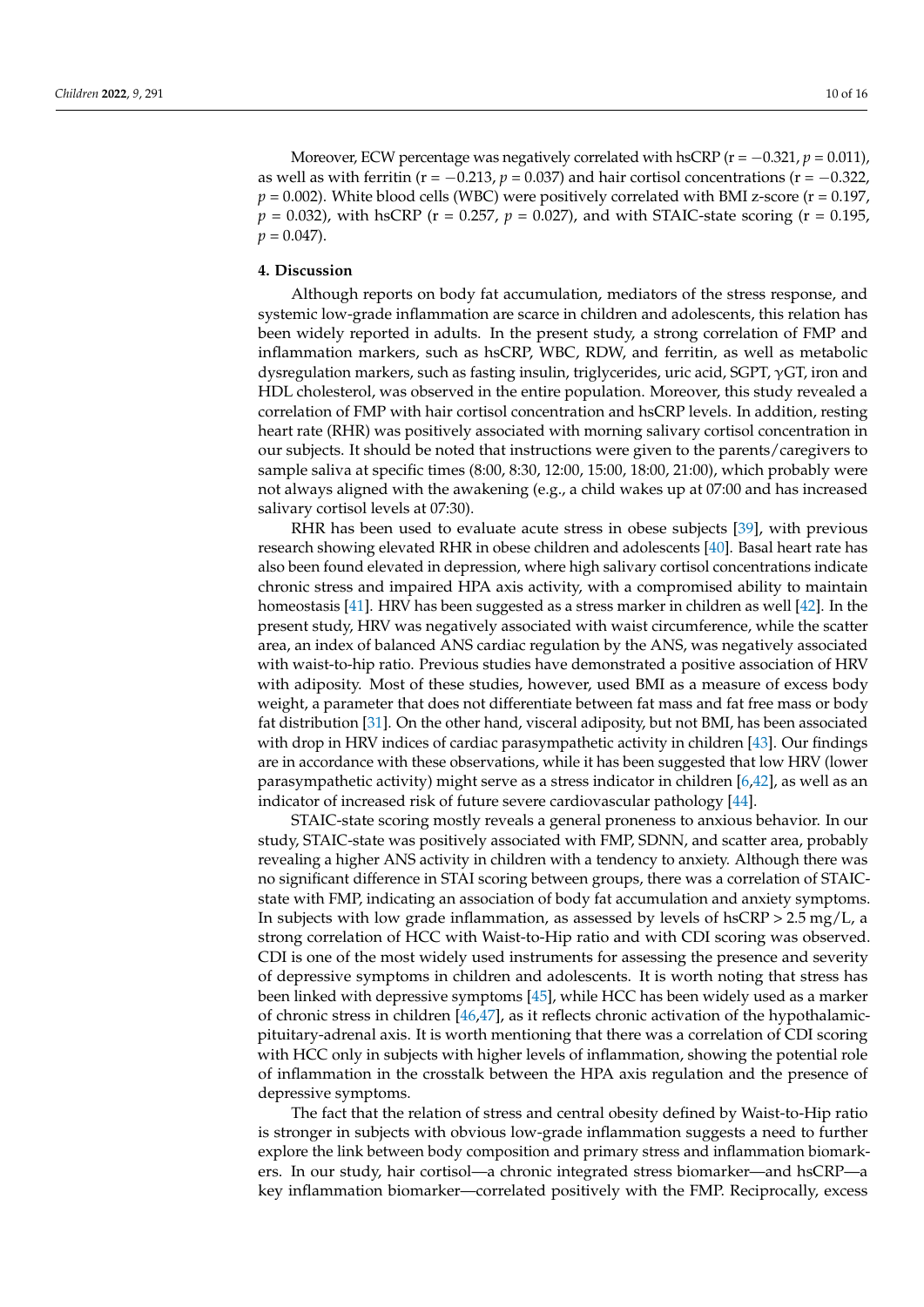body weight is associated with systemic low-grade inflammation mediated by increased adipokine secretion, which can chronically stimulate the stress system [\[48\]](#page-14-14). The mechanisms triggering HPA axis activation and inflammatory responses in overweight and obesity are not completely understood as yet. It has been suggested that obesity is associated with an impairment of adipocyte metabolism, accompanied by recruitment of macrophages into the adipose tissue, causing local and systemic inflammation, and inducing production of acute-phase proteins, such as CRP [\[11\]](#page-13-2).

In addition, the slope of salivary cortisol was positively correlated with FMP, a finding that contradicts previous findings in studies in adults that have linked a flat cortisol slope with stress-related dysregulation of circadian mechanisms and negative health outcomes [\[49\]](#page-14-15). The relation of psychosocial stress and diurnal cortisol regulation has not been extensively studied in children and adolescents. Chronic dysregulation of the stress system may be attributed to either over- or under-secretion of cortisol. In this study, an elevated cortisol slope was associated with greater body fat accumulation, which may have contributed to higher levels of inflammatory biomarkers, such as hsCRP and ferritin. It has been suggested that stress that occurs during a sensitive developmental period, i.e., when immune function is highly malleable, can affect the chronic functioning of the cells that regulate inflammation [\[50\]](#page-14-16). Immune responses can alter neural and endocrine function, while both neural and endocrine functions can affect the immune system. The dysregulation of HPA axis that occurs when the stress load is high, has the potential to bring about a systemic inflammatory state. It is unclear, therefore, whether stress is the mediator or the cause of the relation between excessive body fat accumulation and inflammation in children and adolescents.

Total diurnal salivary cortisol secretion, as measured with the AUCg, was positively associated with hair cortisol concentration. Our results are in accordance with previous research, showing a positive association between hair cortisol and salivary cortisol concentrations [\[9\]](#page-13-0), while there was no association between HCC or salivary cortisol concentration with serum cortisol.

### *4.1. Stress, Non-Adaptive "Para-Inflammation" Biomarkers, and Body Composition*

In the current study, the strong correlation between body composition indices and anthropometric parameters, such as BMI z-score and waist-to-hip-ratio, indicated that body fat assessment through our BIA device is a good screening and monitoring method for this young population. BIA-ACC measurements using the apparatus employed here had high reliability and a relatively strong agreement with DEXA measurements in evaluating body composition variables in a sample of adults in a recent study [\[51\]](#page-14-17).

In the present study, BMI z-score was associated with FMP and Waist-to-Hip ratio, as expected. The association of HCC with FMP was not reflected in BMI z-score, also as expected, as there was no significant difference between the groups. Fasting insulin was also associated with bioimpedance analysis measures, such as FMP and muscle mass, while controlling for the possible confounding factors of sex and Tanner pubertal stage. The correlation of FMP with Waist-to-Hip ratio, waist circumference, uric acid, triglycerides, HDL-C, SGPT, and GGT were as expected and can be attributed to overweight/obesity, while the negative correlation with iron levels is consistent with previous research [\[52\]](#page-14-18). It remains unclear whether the low iron concentrations observed in obesity reflect an inflammatory state, and/or if obesity is a risk factor for true iron deficiency [\[53\]](#page-14-19). Besides, a negative association of hsCRP and ferritin with ECW was demonstrated. The negative correlation of ECW with inflammatory markers disagrees with previous findings in the adult population, where ECW was positively correlated with the levels of hsCRP, possibly due to salt and water retention caused by elevated cortisol levels [\[54\]](#page-14-20).

These findings emphasized the need for an easy-to-use method to assess body composition and related health risks. Multifrequency bio-impedance analysis is an evolving method that can contribute to this assessment and has been shown to impact upon clinical practice and to contribute to decisions for lifestyle interventions [\[55\]](#page-14-21). Apart from the FMP,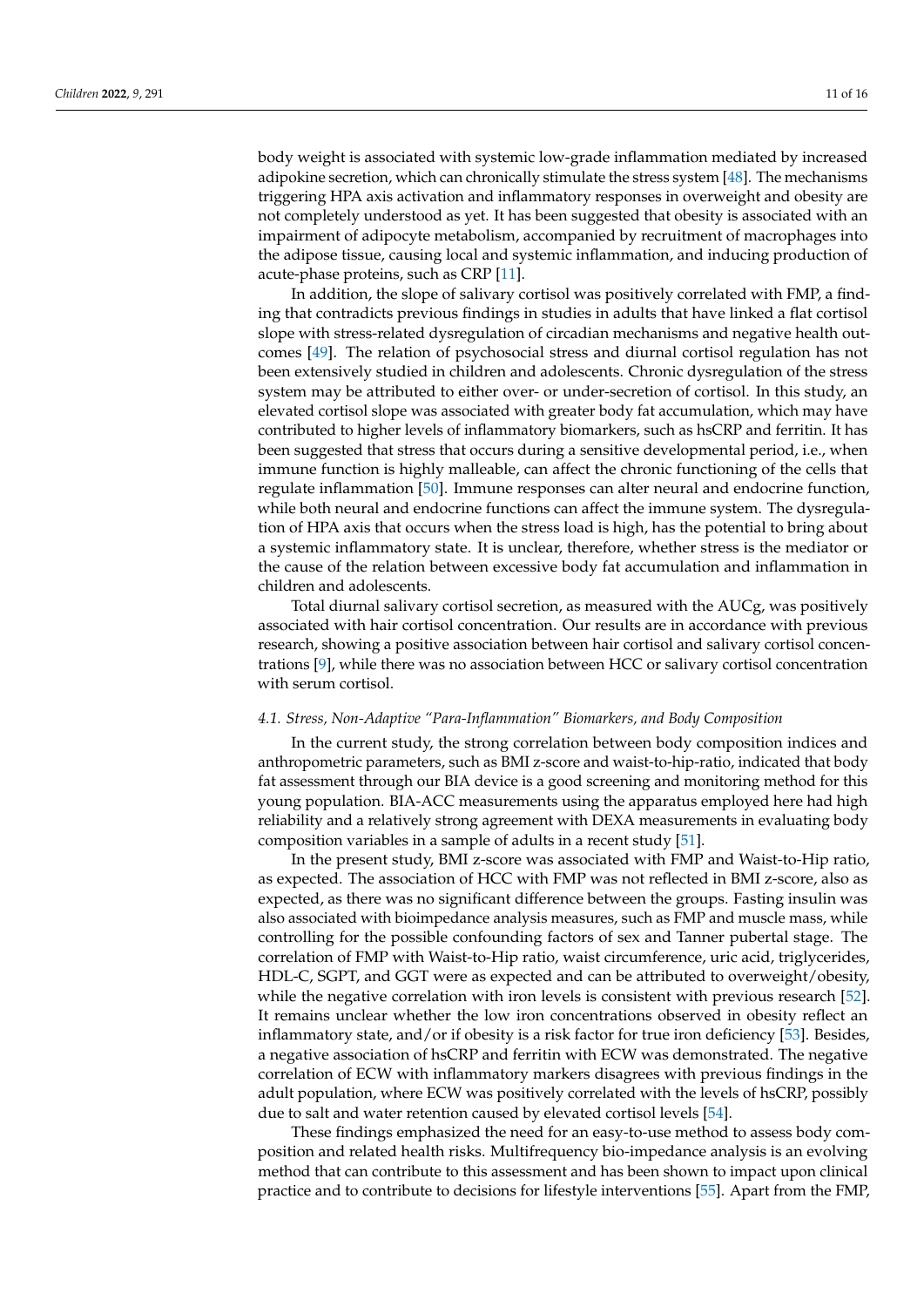the fat-free mass and the fat-free mass percentage are body composition indices that can contribute to the assessment of the body composition of a child, as well as the risk of sarcopenia [\[56\]](#page-14-22). In this study, fat-free mass percentage (% of body weight) was significantly higher in the lean group than the overweight/obese group. In overweight/obese children, it is not known whether decreased muscle mass is the result of chronic stress-related hypercortisolism. Previous research has shown that obesity in young adults is associated with sarcopenia resulting in what has been called "sarcopenic obesity" [\[57\]](#page-14-23). Moreover, RDW was significantly higher in the overweight/obese than the lean group, while elevated RDW was associated with sarcopenia, an association that was particularly strong in adults who were overweight or obese [\[58\]](#page-14-24).

#### *4.2. Strengths and Limitations of the Study*

A major strength of this study was the simultaneous measurements of multiple behavioral and somatic indices of stress, metabolism, inflammation, and the percentages of body fat, muscle mass, bone, and other compartments of human body composition in children and adolescents. The findings revealed the need to shed light on the mechanisms that determine body composition in children, as chronic stress was previously shown to be such a mechanism in adults [\[59\]](#page-14-25). There is evidence suggesting that the upregulation of the HPA axis may influence eating behavior through pathways that prominently control dietary intake among obese individuals [\[60\]](#page-14-26). It has been proposed that psychological stress and anxiety and depressive symptoms in children may influence biological responses that can impact health outcomes, such as decreased skeletal muscle mass and central adiposity, through the mediation of chronically elevated cortisol [\[61\]](#page-15-0). The findings of this study confirmed that body fat accumulation in children and adolescents is associated with biomarkers of stress and inflammation and that psychosocial factors might be related to metabolic dysregulation in children [\[62\]](#page-15-1). Moreover, increased levels of body fat were associated with elevated prevalence of self-reported state anxiety, a finding that is in accordance with previous research linking state anxiety with obesity [\[63\]](#page-15-2).

The current study combined the assessment of excessive body weight and changes in body composition, with stress, inflammation, and behavioral markers of anxiety and depression, in order to shed light on the possible underlying associations between obesity and psychosocial health [\[22\]](#page-13-13) using multiple objective parameters, such as hair cortisol concentration and circadian salivary cortisol profiles in children and adolescents.

One of the limitations of our study is the relatively small number of participants and the fact that overweight and obese subjects were examined as one group. They were included in one group because there were no significant differences between overweight and obese children as far as most of the biomarkers examined were concerned. Moreover, these analyses were cross-sectional and, thus, causality could not be imputed. Finally, the collection of salivary cortisol samples was not started strictly at awakening, due to poor compliance of the participants to diurnal sampling procedures. Thus, our conclusions regarding AUCg and slope should be interpreted with some caution as the first two salivary samples of the day were not obtained accurately. As a result, the cortisol awakening response [\[64\]](#page-15-3) was not evaluated in the analyses.

The data of the present study confirm previous findings of pediatric studies associating overweight/obesity with nonadaptive, low-grade "para-inflammation" [\[65\]](#page-15-4), cardiometabolic risk factors, and stress-related behavioral problems, and provide additional evidence suggesting that multifrequency bioimpedance analysis can be used for screening, evaluating, and monitoring health risks in children and adolescents.

#### **5. Conclusions**

The fact that BMI z-score has limited capability to contribute to the assessment of important stress, metabolic and inflammatory risk factors and higher levels of anxiety and depression in children and adolescents, unravels the need to use more sensitive tools, such as BIA and, possibly, PPG. Higher levels of inflammation and stress biomarkers, as well as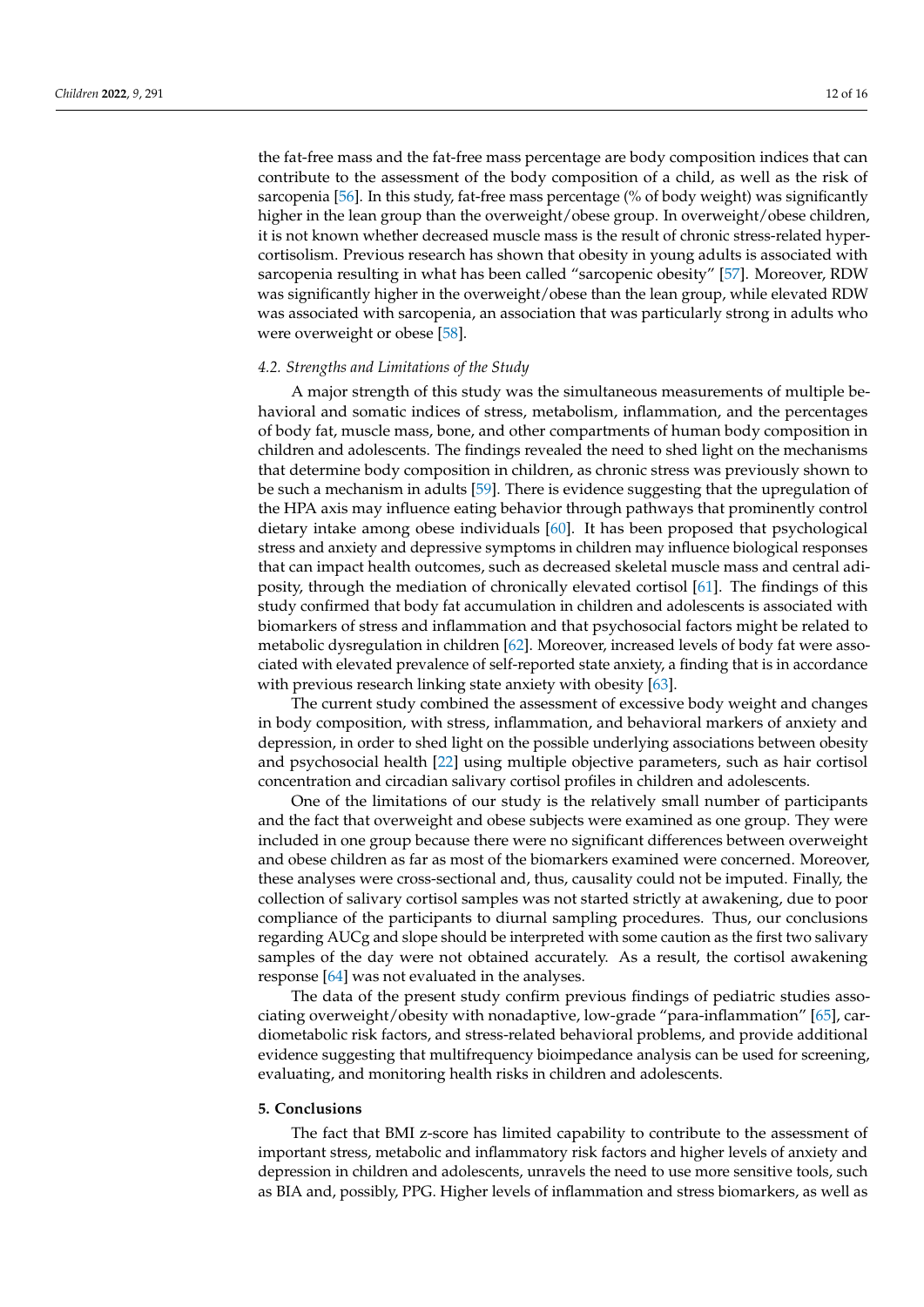disordered mood symptoms, should be taken into account in health policy and lifestyle intervention programs focusing on tackling excessive weight in children and adolescents.

**Author Contributions:** E.V.C., P.P. and G.P.C. have made substantial contributions to conception, design, analysis, and interpretation of data. All biomedical analysis of our samples were performed by I.P. and A.M., while I.P. and G.G. contributed to the design, analysis, and interpretation of data. D.B. (Despoina Bastaki) and E.V. contributed to the recruitment of participants and the data collection. D.B. (Dario Boschiero) contributed to this study with the design, construction, and analyses of the algorithms of the BIA-ACC and PPG devices. G.P.C., G.G. and E.V.C. performed the data analysis. G.P.C. supervised the research and made substantial contribution to the conception and execution of this study. All authors discussed the results and contributed to the final manuscript. All authors have read and agreed to the published version of the manuscript.

**Funding:** This study received no private or corporate financial support. The work was supported by the National and Kapodistrian University of Athens and the "Aghia Sophia" Children's Hospital in Athens, Greece. The BIA-ACC and PPG devices were provided by BIOTEKNA Co, Venice, Italy. The funding source played no role in the study design, the analysis of the data, or the writing of this paper.

**Institutional Review Board Statement:** Ethical approval of the study was obtained from the Research Ethics Committee of "Aghia Sophia" Children's Hospital (protocol number: 4737/date: 24 February 2014), and all procedures were in accordance with the standards of the responsible committee on human experimentation, and with the Helsinki Declaration [\[23\]](#page-13-14).

**Informed Consent Statement:** Primary caregivers were informed about the purpose and the objectives of the research protocol and signed a written consent form.

**Data Availability Statement:** The data presented in the current study are available in [www.researchgate.](www.researchgate.net) [net](www.researchgate.net) (accessed on 15 January 2022) since the 15 of January 2022. Doi:10.13140/RG.2.2.33953.33124.

**Acknowledgments:** The authors wish to thank Kanaka-Gantenbein C., A' Dept. Of Pediatrics, for her encouragement and support.

**Conflicts of Interest:** The authors declare no conflict of interest. This study received no private or corporate financial support. The work was supported by the National and Kapodistrian University of Athens and the "Aghia Sophia" Children's Hospital in Athens, Greece. The BIA-ACC and PPG devices were provided by BioTekna Co, Venice, Italy. The funding source had no role in the design of the study; in the collection, analyses, or interpretation of data; in the writing of the manuscript, or in the decision to publish the results.

# **References**

- <span id="page-12-0"></span>1. Styne, D.M.; Arslanian, S.A.; Connor, E.L.; Farooqi, I.S.; Murad, M.H.; Silverstein, J.H.; Yanovski, J.A. Pediatric Obesity-Assessment, Treatment, and Prevention: An Endocrine Society Clinical Practice Guideline. *J. Clin. Endocrinol. Metab.* **2017**, *102*, 709–757. [\[CrossRef\]](http://doi.org/10.1210/jc.2016-2573)
- <span id="page-12-1"></span>2. Charmandari, E.; Kino, T.; Souvatzoglou, E.; Chrousos, G.P. Pediatric stress: Hormonal mediators and human development. *Horm. Res.* **2003**, *59*, 161–179. [\[CrossRef\]](http://doi.org/10.1159/000069325) [\[PubMed\]](http://www.ncbi.nlm.nih.gov/pubmed/12649570)
- 3. Stavrou, S.; Nicolaides, N.C.; Papageorgiou, I.; Papadopoulou, P.; Terzioglou, E.; Chrousos, G.P.; Darviri, C.; Charmandari, E. The effectiveness of a stress-management intervention program in the management of overweight and obesity in childhood and adolescence. *J. Mol. Biochem.* **2016**, *5*, 63–70. [\[PubMed\]](http://www.ncbi.nlm.nih.gov/pubmed/27570747)
- <span id="page-12-2"></span>4. Kappes, C.; Stein, R.; Korner, A.; Merkenschlager, A.; Kiess, W. Stress, Stress Reduction and Obesity in Childhood and Adolescence. *Horm. Res. Paediatr.* **2021**, *94*, 281–289. [\[CrossRef\]](http://doi.org/10.1159/000519284)
- <span id="page-12-3"></span>5. Bose, M.; Olivan, B.; Laferrere, B. Stress and obesity: The role of the hypothalamic-pituitary-adrenal axis in metabolic disease. *Curr. Opin. Endocrinol. Diabetes Obes.* **2009**, *16*, 340–346. [\[CrossRef\]](http://doi.org/10.1097/MED.0b013e32832fa137) [\[PubMed\]](http://www.ncbi.nlm.nih.gov/pubmed/19584720)
- <span id="page-12-4"></span>6. Giannakakis, G.; Grigoriadis, D.; Giannakaki, K.; Simantiraki, O.; Roniotis, A.; Tsiknakis, M. Review on psychological stress detection using biosignals. In *IEEE Transactions on Affective Computing*; IEEE: Piscataway, NJ, USA, 2019. [\[CrossRef\]](http://doi.org/10.1109/TAFFC.2019.2927337)
- <span id="page-12-5"></span>7. Jackson, S.E.; Kirschbaum, C.; Steptoe, A. Hair cortisol and adiposity in a population-based sample of 2527 men and women aged 54 to 87 years. *Obesity* **2017**, *25*, 539–544. [\[CrossRef\]](http://doi.org/10.1002/oby.21733)
- <span id="page-12-6"></span>8. Veldhorst, M.A.; Noppe, G.; Jongejan, M.H.; Kok, C.B.; Mekic, S.; Koper, J.W.; van Rossum, E.F.; van den Akker, E.L. Increased scalp hair cortisol concentrations in obese children. *J. Clin. Endocrinol. Metab.* **2014**, *99*, 285–290. [\[CrossRef\]](http://doi.org/10.1210/jc.2013-2924)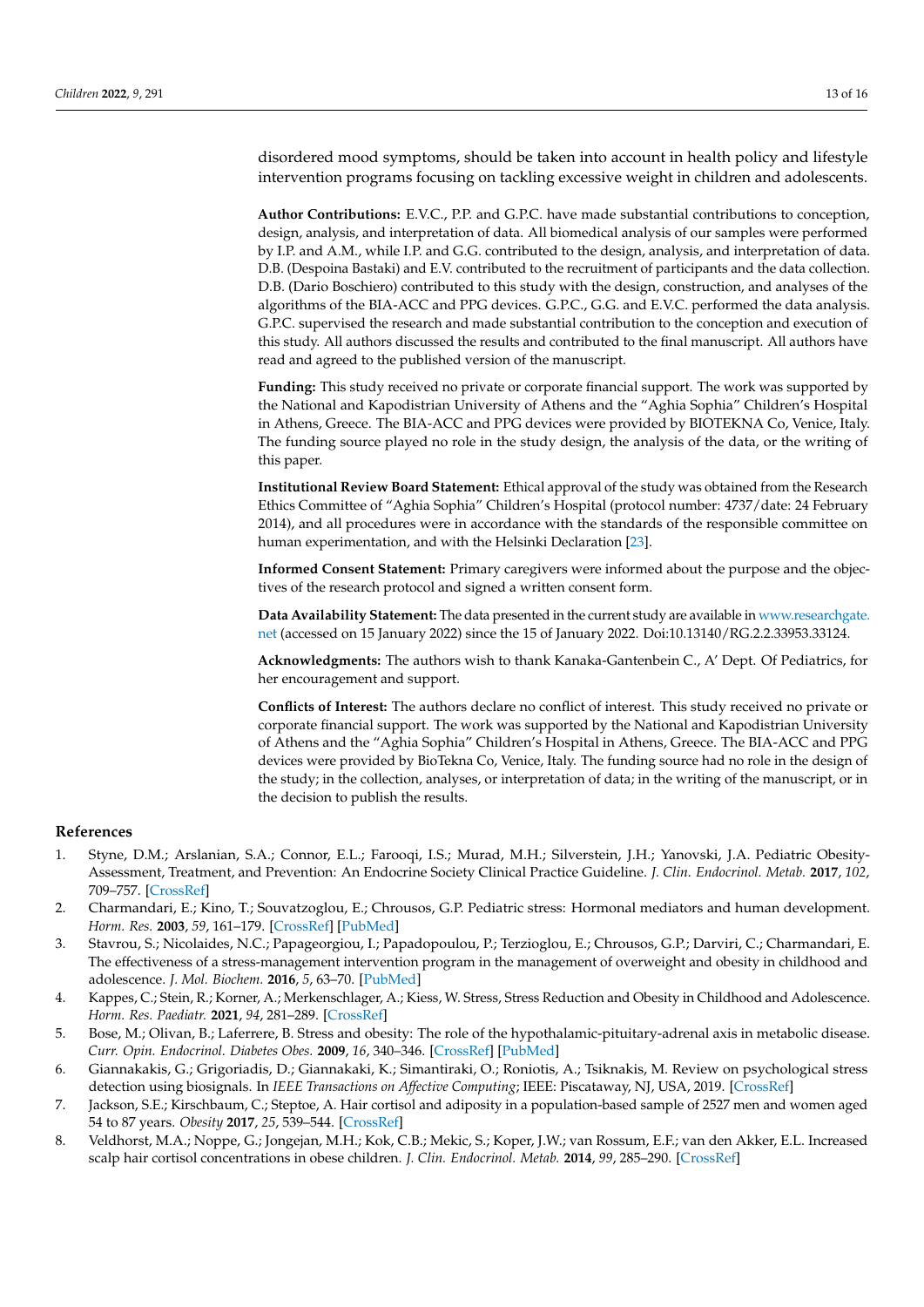- <span id="page-13-0"></span>9. Papafotiou, C.; Christaki, E.; van den Akker, E.L.; Wester, V.L.; Apostolakou, F.; Papassotiriou, I.; Chrousos, G.P.; Pervanidou, P. Hair cortisol concentrations exhibit a positive association with salivary cortisol profiles and are increased in obese prepubertal girls. *Stress* **2017**, *20*, 217–222. [\[CrossRef\]](http://doi.org/10.1080/10253890.2017.1303830)
- <span id="page-13-1"></span>10. Giannakakis, G.; Marias, K.; Tsiknakis, M. A stress recognition system using HRV parameters and machine learning techniques. In Proceedings of the 2019 8th International Conference on Affective Computing and Intelligent Interaction Workshops and Demos (ACIIW), Cambridge, UK, 3–6 September 2019; pp. 269–272. [\[CrossRef\]](http://doi.org/10.1109/ACIIW.2019.8925142)
- <span id="page-13-2"></span>11. Wen, X.; Pekkala, S.; Wang, R.; Wiklund, P.; Feng, G.; Cheng, S.M.; Tan, X.; Liu, Y.; Chen, P.; Eriksson, J.G.; et al. Does systemic low-grade inflammation associate with fat accumulation and distribution? A 7-year follow-up study with peripubertal girls. *J. Clin. Endocrinol. Metab.* **2014**, *99*, 1411–1419. [\[CrossRef\]](http://doi.org/10.1210/jc.2013-3267)
- <span id="page-13-3"></span>12. Singer, K.; Lumeng, C.N. The initiation of metabolic inflammation in childhood obesity. *J. Clin. Investig.* **2017**, *127*, 65–73. [\[CrossRef\]](http://doi.org/10.1172/JCI88882)
- <span id="page-13-4"></span>13. Fujita, B.; Strodthoff, D.; Fritzenwanger, M.; Pfeil, A.; Ferrari, M.; Goebel, B.; Figulla, H.R.; Gerdes, N.; Jung, C. Altered red blood cell distribution width in overweight adolescents and its association with markers of inflammation. *Pediatric Obes.* **2013**, *8*, 385–391. [\[CrossRef\]](http://doi.org/10.1111/j.2047-6310.2012.00111.x) [\[PubMed\]](http://www.ncbi.nlm.nih.gov/pubmed/23239558)
- <span id="page-13-5"></span>14. Tonelli, M.; Wiebe, N.; James, M.T.; Naugler, C.; Manns, B.J.; Klarenbach, S.W.; Hemmelgarn, B.R. Red cell distribution width associations with clinical outcomes: A population-based cohort study. *PLoS ONE* **2019**, *14*, e0212374. [\[CrossRef\]](http://doi.org/10.1371/journal.pone.0212374) [\[PubMed\]](http://www.ncbi.nlm.nih.gov/pubmed/30865651)
- <span id="page-13-6"></span>15. Chen, W.; Srinivasan, S.R.; Xu, J.; Berenson, G.S. Black-white divergence in the relation of white blood cell count to metabolic syndrome in preadolescents, adolescents, and young adults: The Bogalusa Heart Study. *Diabetes Care* **2010**, *33*, 2474–2476. [\[CrossRef\]](http://doi.org/10.2337/dc10-0619) [\[PubMed\]](http://www.ncbi.nlm.nih.gov/pubmed/20798336)
- <span id="page-13-7"></span>16. Vgontzas, A.N.; Bixler, E.O.; Papanicolaou, D.A.; Chrousos, G.P. Chronic systemic inflammation in overweight and obese adults. *JAMA* **2000**, *283*, 2235–2236. [\[CrossRef\]](http://doi.org/10.1001/jama.283.17.2235) [\[PubMed\]](http://www.ncbi.nlm.nih.gov/pubmed/10807374)
- <span id="page-13-8"></span>17. Sternberg, E.M.; Chrousos, G.P.; Wilder, R.L.; Gold, P.W. The stress response and the regulation of inflammatory disease. *Ann. Intern. Med.* **1992**, *117*, 854–866. [\[CrossRef\]](http://doi.org/10.7326/0003-4819-117-10-854)
- <span id="page-13-9"></span>18. Cronstein, B.N.; Kimmel, S.C.; Levin, R.I.; Martiniuk, F.; Weissmann, G. A mechanism for the antiinflammatory effects of corticosteroids: The glucocorticoid receptor regulates leukocyte adhesion to endothelial cells and expression of endothelialleukocyte adhesion molecule 1 and intercellular adhesion molecule 1. *Proc. Natl. Acad. Sci. USA* **1992**, *89*, 9991–9995. [\[CrossRef\]](http://doi.org/10.1073/pnas.89.21.9991)
- <span id="page-13-10"></span>19. Chrousos, G.P. The hypothalamic-pituitary-adrenal axis and immune-mediated inflammation. *N. Engl. J. Med.* **1995**, *332*, 1351–1362. [\[CrossRef\]](http://doi.org/10.1056/NEJM199505183322008)
- <span id="page-13-11"></span>20. Chrousos, G.P. Stress and disorders of the stress system. *Nat. Rev. Endocrinol.* **2009**, *5*, 374–381. [\[CrossRef\]](http://doi.org/10.1038/nrendo.2009.106)
- <span id="page-13-12"></span>21. Kiecolt-Glaser, J.K.; Derry, H.M.; Fagundes, C.P. Inflammation: Depression fans the flames and feasts on the heat. *Am. J. Psychiatry* **2015**, *172*, 1075–1091. [\[CrossRef\]](http://doi.org/10.1176/appi.ajp.2015.15020152)
- <span id="page-13-13"></span>22. Ruiz, L.D.; Zuelch, M.L.; Dimitratos, S.M.; Scherr, R.E. Adolescent Obesity: Diet Quality, Psychosocial Health, and Cardiometabolic Risk Factors. *Nutrients* **2019**, *12*, 43. [\[CrossRef\]](http://doi.org/10.3390/nu12010043)
- <span id="page-13-14"></span>23. World Medical Association. World Medical Association Declaration of Helsinki: Ethical principles for medical research involving human subjects. *JAMA* **2013**, *310*, 2191–2194. [\[CrossRef\]](http://doi.org/10.1001/jama.2013.281053) [\[PubMed\]](http://www.ncbi.nlm.nih.gov/pubmed/24141714)
- <span id="page-13-15"></span>24. Chiotis, D.; Krikos, X.; Tsiftis, G.; Hatzisymeaon, M.; Maniati-Christidi, M.; Dacou-Voutetakis, C. Body mass index and prevalence of obesity in subjects of Hellenic origin aged 0-18 years, living in the Athens area. *Ann Clin. Pediatr. Univ. Atheniensis* **2004**, *11*, 139–154.
- <span id="page-13-16"></span>25. Collins, N. Measuring height and weight. *Adv. Ski. Wound Care* **2002**, *15*, 91–92. [\[CrossRef\]](http://doi.org/10.1097/00129334-200203000-00013) [\[PubMed\]](http://www.ncbi.nlm.nih.gov/pubmed/11984054)
- <span id="page-13-17"></span>26. Kelly, O.J.; Gilman, J.C.; Boschiero, D.; Ilich, J.Z. Osteosarcopenic Obesity: Current Knowledge, Revised Identification Criteria and Treatment Principles. *Nutrients* **2019**, *11*, 747. [\[CrossRef\]](http://doi.org/10.3390/nu11040747) [\[PubMed\]](http://www.ncbi.nlm.nih.gov/pubmed/30935031)
- <span id="page-13-18"></span>27. Wester, V.L.; van Rossum, E.F. Clinical applications of cortisol measurements in hair. *Eur. J. Endocrinol.* **2015**, *173*, M1–M10. [\[CrossRef\]](http://doi.org/10.1530/EJE-15-0313) [\[PubMed\]](http://www.ncbi.nlm.nih.gov/pubmed/25924811)
- <span id="page-13-19"></span>28. Adam, E.K.; Kumari, M. Assessing salivary cortisol in large-scale, epidemiological research. *Psychoneuroendocrinology* **2009**, *34*, 1423–1436. [\[CrossRef\]](http://doi.org/10.1016/j.psyneuen.2009.06.011)
- <span id="page-13-20"></span>29. Pervanidou, P.; Bastaki, D.; Chouliaras, G.; Papanikolaou, K.; Kanaka-Gantenbein, C.; Chrousos, G. Internalizing and externalizing problems in obese children and adolescents: Associations with daily salivary cortisol concentrations. *Hormones* **2015**, *14*, 623–631. [\[CrossRef\]](http://doi.org/10.14310/horm.2002.1602)
- <span id="page-13-21"></span>30. Teixeira, R.R.; Diaz, M.M.; Santos, T.V.; Bernardes, J.T.; Peixoto, L.G.; Bocanegra, O.L.; Neto, M.B.; Espindola, F.S. Chronic stress induces a hyporeactivity of the autonomic nervous system in response to acute mental stressor and impairs cognitive performance in business executives. *PLoS ONE* **2015**, *10*, e0119025. [\[CrossRef\]](http://doi.org/10.1371/journal.pone.0119025)
- <span id="page-13-22"></span>31. Eyre, E.L.; Duncan, M.J.; Birch, S.L.; Fisher, J.P. The influence of age and weight status on cardiac autonomic control in healthy children: A review. *Auton. Neurosci. Basic Clin.* **2014**, *186*, 8–21. [\[CrossRef\]](http://doi.org/10.1016/j.autneu.2014.09.019)
- <span id="page-13-23"></span>32. Von Rosenberg, W.; Hoting, M.O.; Mandic, D.P. A physiology based model of heart rate variability. *Biomed. Eng. Lett.* **2019**, *9*, 425–434. [\[CrossRef\]](http://doi.org/10.1007/s13534-019-00124-w)
- <span id="page-13-24"></span>33. Von Rosenberg, W.; Chanwimalueang, T.; Adjei, T.; Jaffer, U.; Goverdovsky, V.; Mandic, D.P. Resolving Ambiguities in the LF/HF Ratio: LF-HF Scatter Plots for the Categorization of Mental and Physical Stress from HRV. *Front. Physiol.* **2017**, *8*, 360. [\[CrossRef\]](http://doi.org/10.3389/fphys.2017.00360) [\[PubMed\]](http://www.ncbi.nlm.nih.gov/pubmed/28659811)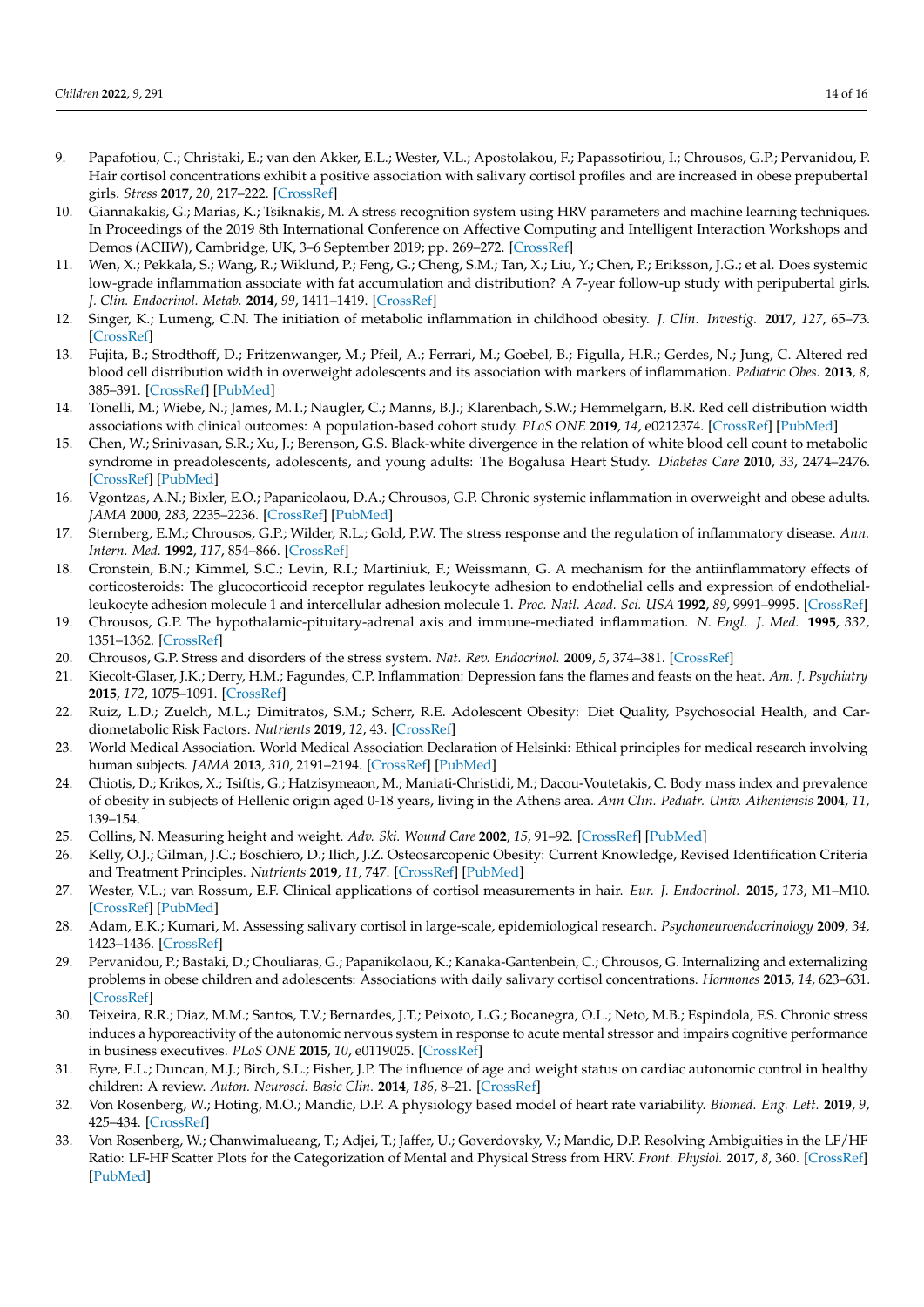- <span id="page-14-0"></span>34. Gaudry, E.; Vagg, P.; Spielberger, C.D. Validation of the State-Trait Distinction in Anxiety Research. *Multivar. Behav. Res.* **1975**, *10*, 331–341. [\[CrossRef\]](http://doi.org/10.1207/s15327906mbr1003_6) [\[PubMed\]](http://www.ncbi.nlm.nih.gov/pubmed/26829634)
- <span id="page-14-1"></span>35. Psychountaki, M.; Zervas, Y.; Karteroliotis, K.; Spielberger, C. Reliability and validity of the Greek version of the STAIC. *Eur. J. Psycho.l Assess.* **2003**, *19*, 124–130. [\[CrossRef\]](http://doi.org/10.1027//1015-5759.19.2.124)
- <span id="page-14-2"></span>36. Giannakopoulos, G.; Kazantzi, M.; Dimitrakaki, C.; Tsiantis, J.; Kolaitis, G.; Tountas, Y. Screening for children's depression symptoms in Greece: The use of the Children's Depression Inventory in a nation-wide school-based sample. *Eur. Child Adolesc. Psychiatry* **2009**, *18*, 485–492. [\[CrossRef\]](http://doi.org/10.1007/s00787-009-0005-z)
- <span id="page-14-3"></span>37. Chen, S.Y.; Feng, Z.; Yi, X. A general introduction to adjustment for multiple comparisons. *J. Thorac. Dis.* **2017**, *9*, 1725–1729. [\[CrossRef\]](http://doi.org/10.21037/jtd.2017.05.34) [\[PubMed\]](http://www.ncbi.nlm.nih.gov/pubmed/28740688)
- <span id="page-14-4"></span>38. Cole, T.J.; Bellizzi, M.C.; Flegal, K.M.; Dietz, W.H. Establishing a standard definition for child overweight and obesity worldwide: International survey. *BMJ* **2000**, *320*, 1240–1243. [\[CrossRef\]](http://doi.org/10.1136/bmj.320.7244.1240)
- <span id="page-14-5"></span>39. Koski, M.; Naukkarinen, H. The Relationship between Stress and Severe Obesity: A Case-Control Study. *Biomed. Hub* **2017**, *2*, 1–13. [\[CrossRef\]](http://doi.org/10.1159/000458771)
- <span id="page-14-6"></span>40. Baba, R.; Koketsu, M.; Nagashima, M.; Inasaka, H.; Yoshinaga, M.; Yokota, M. Adolescent obesity adversely affects blood pressure and resting heart rate. *Circ. J. Off. J. Jpn. Circ. Soc.* **2007**, *71*, 722–726. [\[CrossRef\]](http://doi.org/10.1253/circj.71.722)
- <span id="page-14-7"></span>41. Singh, K.; Shen, B.J. Abdominal obesity and chronic stress interact to predict blunted cardiovascular reactivity. *Int. J. Psychophysiol. Off. J. Int. Organ. Psychophysiol.* **2013**, *90*, 73–79. [\[CrossRef\]](http://doi.org/10.1016/j.ijpsycho.2013.03.010)
- <span id="page-14-8"></span>42. Michels, N.; Sioen, I.; Clays, E.; De Buyzere, M.; Ahrens, W.; Huybrechts, I.; Vanaelst, B.; De Henauw, S. Children's heart rate variability as stress indicator: Association with reported stress and cortisol. *Biol. Psychol.* **2013**, *94*, 433–440. [\[CrossRef\]](http://doi.org/10.1016/j.biopsycho.2013.08.005)
- <span id="page-14-9"></span>43. Soares-Miranda, L.; Alves, A.J.; Vale, S.; Aires, L.; Santos, R.; Oliveira, J.; Mota, J. Central fat influences cardiac autonomic function in obese and overweight girls. *Pediatric Cardiol.* **2011**, *32*, 924–928. [\[CrossRef\]](http://doi.org/10.1007/s00246-011-0015-8) [\[PubMed\]](http://www.ncbi.nlm.nih.gov/pubmed/21638039)
- <span id="page-14-10"></span>44. Thayer, J.F.; Yamamoto, S.S.; Brosschot, J.F. The relationship of autonomic imbalance, heart rate variability and cardiovascular disease risk factors. *Int. J. Cardiol.* **2010**, *141*, 122–131. [\[CrossRef\]](http://doi.org/10.1016/j.ijcard.2009.09.543) [\[PubMed\]](http://www.ncbi.nlm.nih.gov/pubmed/19910061)
- <span id="page-14-11"></span>45. Evans, L.D.; Kouros, C.; Frankel, S.A.; McCauley, E.; Diamond, G.S.; Schloredt, K.A.; Garber, J. Longitudinal relations between stress and depressive symptoms in youth: Coping as a mediator. *J. Abnorm. Child Psychol.* **2015**, *43*, 355–368. [\[CrossRef\]](http://doi.org/10.1007/s10802-014-9906-5) [\[PubMed\]](http://www.ncbi.nlm.nih.gov/pubmed/24993312)
- <span id="page-14-12"></span>46. Bates, R.; Salsberry, P.; Ford, J. Measuring Stress in Young Children Using Hair Cortisol: The State of the Science. *Biol. Res. Nurs.* **2017**, *19*, 499–510. [\[CrossRef\]](http://doi.org/10.1177/1099800417711583)
- <span id="page-14-13"></span>47. Gonzalez, D.; Jacobsen, D.; Ibar, C.; Pavan, C.; Monti, J.; Fernandez Machulsky, N.; Balbi, A.; Fritzler, A.; Jamardo, J.; Repetto, E.M.; et al. Hair Cortisol Measurement by an Automated Method. *Sci. Rep.* **2019**, *9*, 8213. [\[CrossRef\]](http://doi.org/10.1038/s41598-019-44693-3)
- <span id="page-14-14"></span>48. Kyrou, I.; Tsigos, C. Stress hormones: Physiological stress and regulation of metabolism. *Curr. Opin. Pharmacol.* **2009**, *9*, 787–793. [\[CrossRef\]](http://doi.org/10.1016/j.coph.2009.08.007)
- <span id="page-14-15"></span>49. Adam, E.K.; Quinn, M.E.; Tavernier, R.; McQuillan, M.T.; Dahlke, K.A.; Gilbert, K.E. Diurnal cortisol slopes and mental and physical health outcomes: A systematic review and meta-analysis. *Psychoneuroendocrinology* **2017**, *83*, 25–41. [\[CrossRef\]](http://doi.org/10.1016/j.psyneuen.2017.05.018)
- <span id="page-14-16"></span>50. Miller, G.E.; Chen, E.; Parker, K.J. Psychological stress in childhood and susceptibility to the chronic diseases of aging: Moving toward a model of behavioral and biological mechanisms. *Psychol. Bull.* **2011**, *137*, 959–997. [\[CrossRef\]](http://doi.org/10.1037/a0024768)
- <span id="page-14-17"></span>51. Peppa, M.; Stefanaki, C.; Papaefstathiou, A.; Boschiero, D.; Dimitriadis, G.; Chrousos, G.P. Bioimpedance analysis vs. DEXA as a screening tool for osteosarcopenia in lean, overweight and obese Caucasian postmenopausal females. *Hormones* **2017**, *16*, 181–193. [\[CrossRef\]](http://doi.org/10.14310/horm.2002.1732)
- <span id="page-14-18"></span>52. Manios, Y.; Moschonis, G.; Chrousos, G.P.; Lionis, C.; Mougios, V.; Kantilafti, M.; Tzotzola, V.; Skenderi, K.P.; Petridou, A.; Tsalis, G.; et al. The double burden of obesity and iron deficiency on children and adolescents in Greece: The Healthy Growth Study. *J. Hum. Nutr. Diet. Off. J. Br. Diet. Assoc.* **2013**, *26*, 470–478. [\[CrossRef\]](http://doi.org/10.1111/jhn.12025)
- <span id="page-14-19"></span>53. Yanoff, L.B.; Menzie, C.M.; Denkinger, B.; Sebring, N.G.; McHugh, T.; Remaley, A.T.; Yanovski, J.A. Inflammation and iron deficiency in the hypoferremia of obesity. *Int. J. Obes.* **2007**, *31*, 1412–1419. [\[CrossRef\]](http://doi.org/10.1038/sj.ijo.0803625) [\[PubMed\]](http://www.ncbi.nlm.nih.gov/pubmed/17438557)
- <span id="page-14-20"></span>54. Tsigos, C.; Stefanaki, C.; Lambrou, G.I.; Boschiero, D.; Chrousos, G.P. Stress and inflammatory biomarkers and symptoms are associated with bioimpedance measures. *Eur. J. Clin. Investig.* **2015**, *45*, 126–134. [\[CrossRef\]](http://doi.org/10.1111/eci.12388) [\[PubMed\]](http://www.ncbi.nlm.nih.gov/pubmed/25431352)
- <span id="page-14-21"></span>55. Kyle, U.G.; Earthman, C.P.; Pichard, C.; Coss-Bu, J.A. Body composition during growth in children: Limitations and perspectives of bioelectrical impedance analysis. *Eur. J. Clin. Nutr.* **2015**, *69*, 1298–1305. [\[CrossRef\]](http://doi.org/10.1038/ejcn.2015.86) [\[PubMed\]](http://www.ncbi.nlm.nih.gov/pubmed/26039314)
- <span id="page-14-22"></span>56. Stefanaki, C.; Pervanidou, P.; Boschiero, D.; Chrousos, G.P. Chronic stress and body composition disorders: Implications for health and disease. *Hormones* **2018**, *17*, 33–43. [\[CrossRef\]](http://doi.org/10.1007/s42000-018-0023-7)
- <span id="page-14-23"></span>57. Stefanaki, C.; Peppa, M.; Boschiero, D.; Chrousos, G.P. Healthy overweight/obese youth: Early osteosarcopenic obesity features. *Eur. J. Clin. Investig.* **2016**, *46*, 767–778. [\[CrossRef\]](http://doi.org/10.1111/eci.12659)
- <span id="page-14-24"></span>58. Kim, J.; Im, J.S.; Choi, C.H.; Park, C.H.; Lee, J.I.; Son, K.H.; Choi, Y.H. The Association between Red Blood Cell Distribution Width and Sarcopenia in U.S. Adults. *Sci. Rep.* **2018**, *8*, 11484. [\[CrossRef\]](http://doi.org/10.1038/s41598-018-29855-z)
- <span id="page-14-25"></span>59. Rosmond, R.; Bjorntorp, P. The hypothalamic-pituitary-adrenal axis activity as a predictor of cardiovascular disease, type 2 diabetes and stroke. *J. Intern. Med.* **2000**, *247*, 188–197. [\[CrossRef\]](http://doi.org/10.1046/j.1365-2796.2000.00603.x)
- <span id="page-14-26"></span>60. Christaki, E.; Kokkinos, A.; Costarelli, V.; Alexopoulos, E.C.; Chrousos, G.P.; Darviri, C. Stress management can facilitate weight loss in Greek overweight and obese women: A pilot study. *J. Hum. Nutr. Diet. Off. J. Br. Diet. Assoc.* **2013**, *26* (Suppl. S1), 132–139. [\[CrossRef\]](http://doi.org/10.1111/jhn.12086)